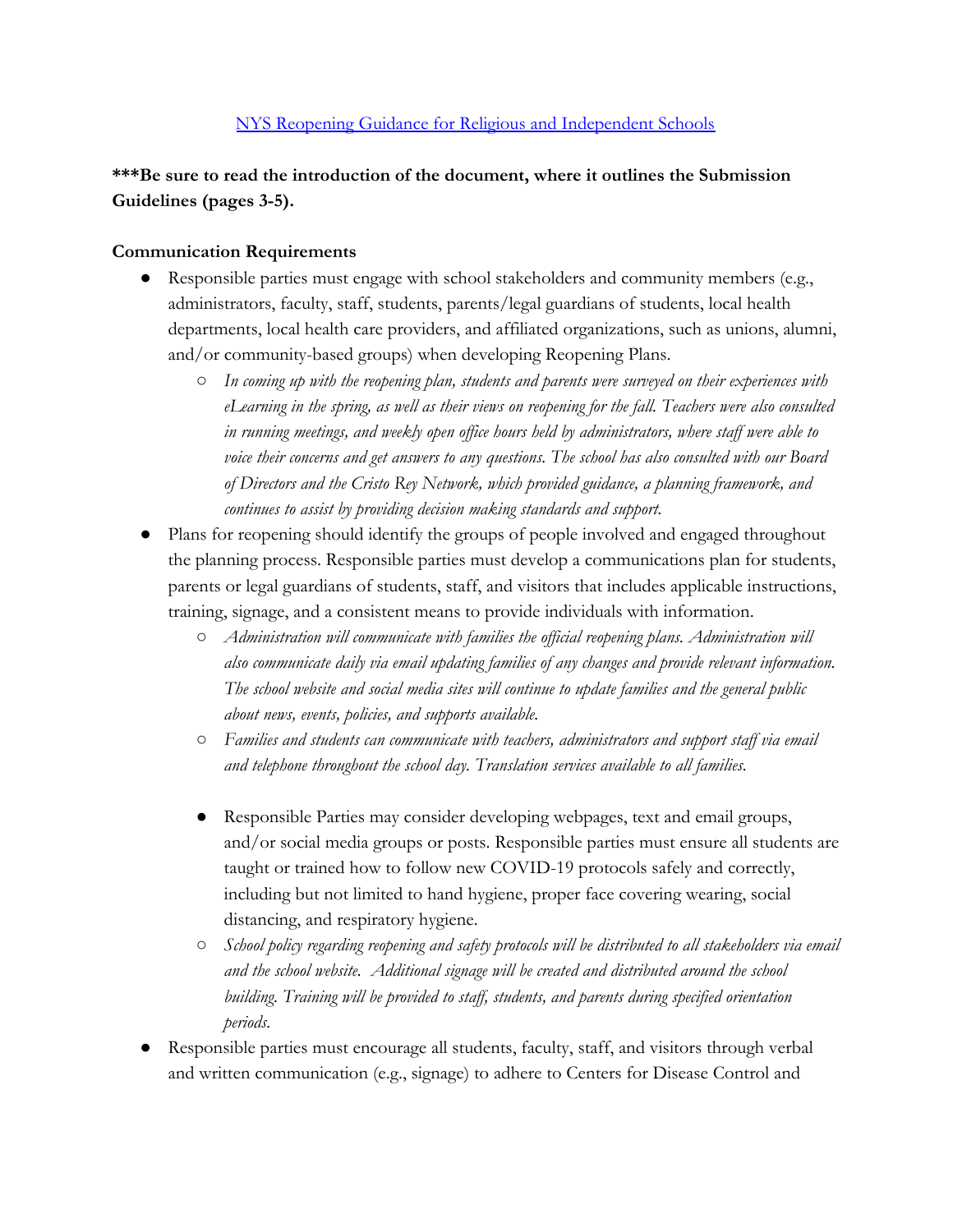Prevention (CDC) and DOH guidance regarding the use of personal protective equipment (PPE), specifically acceptable face coverings.

- *○ Every person who enters CRB must wear a mask or cloth face covering.*
	- *■ Based on research, it is best to purchase, or make, cloth masks that have two layers, as they are more effective at preventing the spread of the virus.*
	- *■ Bandanas and handkerchiefs are not recommended, as they are much less efficient at preventing spread.*
	- *■ Plastic face shields are not permitted unless they are used in addition to a mask. Face shields are not nearly as effective in stopping virus transmission.*
- *○ The covering must be worn so that it covers the mouth and nose entirely, and minimizes gapping along the sides of the mask.*
- *○ If someone arrives at school without a mask, they may purchase a mask for a nominal fee.*
- *○ Ideally, cloth masks will be used for a single day and then put into the laundry for cleaning. Disposable masks should be used for a single day.*
	- *■ If masks need to be reused, it is advised that you let the masks sit for a few days before reusing it. This will effectively allow any virus on the mask to die off.*
- *○ The best effort possible should be made to avoid touching your mask with your hands (especially if they are not clean/sanitized) throughout the day.*
- *○ Masks may be removed during the 30-minute lunch period, at which time all persons must maintain strict physical distancing of 6+ feet or in an isolated area designated for "masks breaks".*
- *○ Signage will be displayed throughout the building regarding proper respiratory protection (ie: covering your mouth with the inside of the elbow).*
- *○ If a student or staff member is medically unable to wear a mask, he/she must present a doctor's note stating why, to be delivered to the Main Office. Accommodations for remote work will be made available in these situations.*

# **Health and Safety Requirements** -

● For Health and Safety mandatory requirements and considerations for reopening plans, please refer to the guidance released by NYS Department of Health (DOH) on July 13, 2020

# Protocols and Procedures for Restarting School Operations as Required by the New York State Department of Health

# Plan Requirements

Reopening of in-person instruction includes protocols and procedures for restarting school operations including students, faculty, and staff returning to in-person instruction. At a minimum, plans must incorporate the following: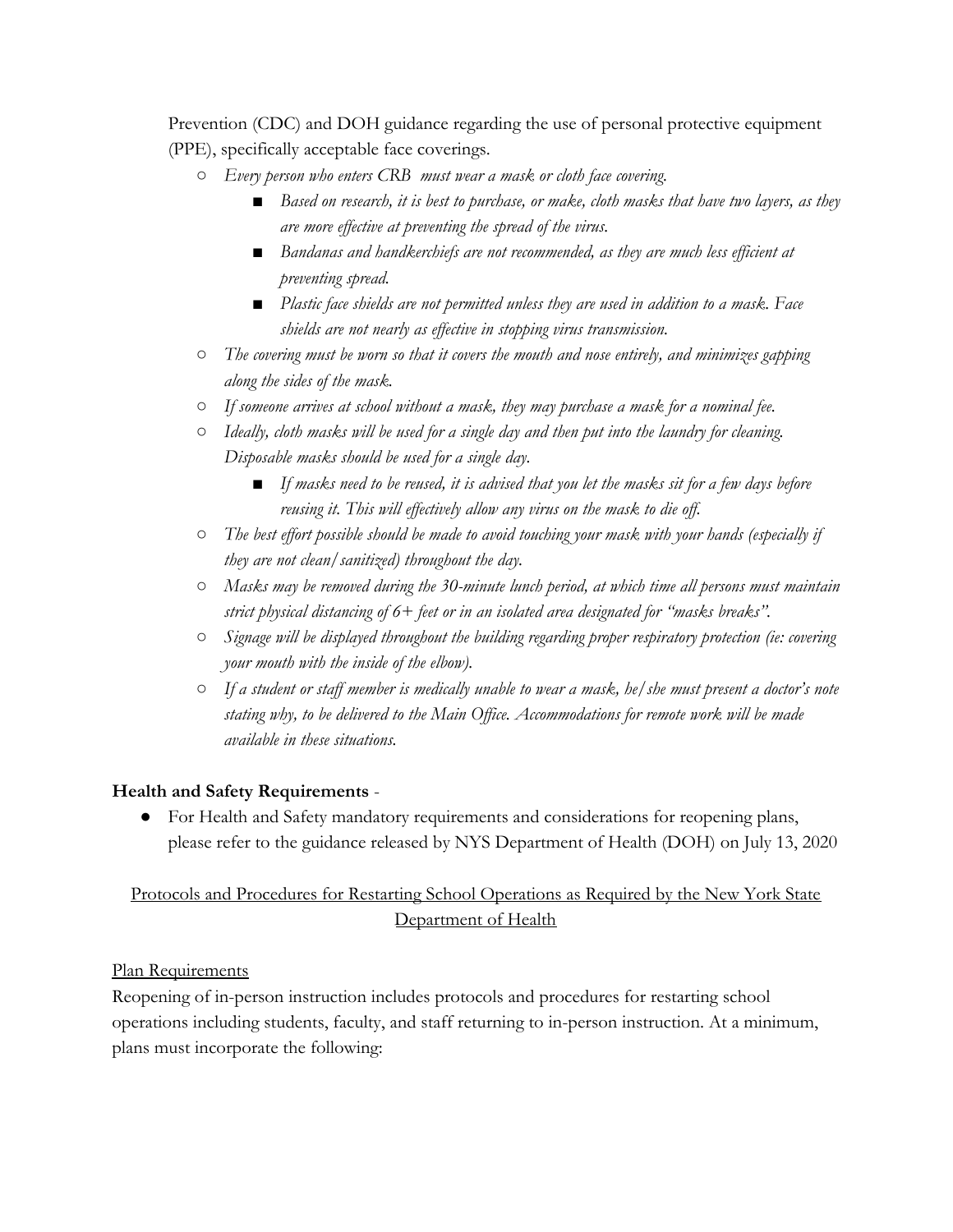• **Capacity**: Phasing and quantity of students, faculty, and staff allowed to return in-person, considering factors such as ability to maintain appropriate social distance, personal protective equipment (PPE) availability, local medical capacity, and availability of safe transportation;

- The school will implement a hybrid learning schedule that allows students to attend school in-person 1-2 days per week, and work remotely the rest of the week. This schedule will allow class sizes of no more than 12-14 students (depending on the size of the classroom), which will allow for appropriate social distancing to occur.
- All persons entering the school building will be required to wear a mask. This will be monitored by staff at the entrances of the school in the morning, by the Office Manager and entire faculty and staff throughout the rest of the day. If an individual does not have a mask, they will be able to obtain one from the Main Office for a nominal fee.
- Hand sanitizer will be available at all entrances, and in all classes.
- The school does not provide transportation for our students.

• **Social Distancing**: Protocols and procedures for students, faculty, and staff to ensure appropriate social distancing when on school grounds and in school facilities;

- As stated above, class sizes have been reduced to 12-14 students to allow for appropriate social distancing. Classroom work stations (desks) will be placed a minimum of 6' apart.
- We will use four designated entrances for entry into the building in the morning to reduce traffic congestion. The same applies for dismissal. Outside the entrances will be marked for distancing. Staff will also use a separate entrance.
- Upon dismissal, students will be released by floor, as to reduce congestion.
- Students will be instructed to wait outside the restroom if someone is inside. The hallway will be marked for distancing.

• **PPE and Face Coverings**: Protocols and procedures for students, faculty, staff, and other individuals to ensure appropriate PPE is used to protect against the transmission of the COVID-19 virus when on school grounds and in school facilities. Plans for all students, faculty, and staff to have the required PPE (i.e., acceptable face coverings) before entering school facilities, grounds, or any other space owned or administered by the school or school district (e.g., school parking lot or main entrance area);

- Every person who enters CRB must wear a mask or cloth face covering.
	- Based on research, it is best to purchase, or make, cloth masks that have two layers, as they are more effective at preventing the spread of the virus.
	- Bandanas and handkerchiefs are not recommended, as they are much less efficient at preventing spread.
	- Plastic face shields are not permitted unless they are used in addition to a mask. Face shields are not nearly as effective in stopping virus transmission.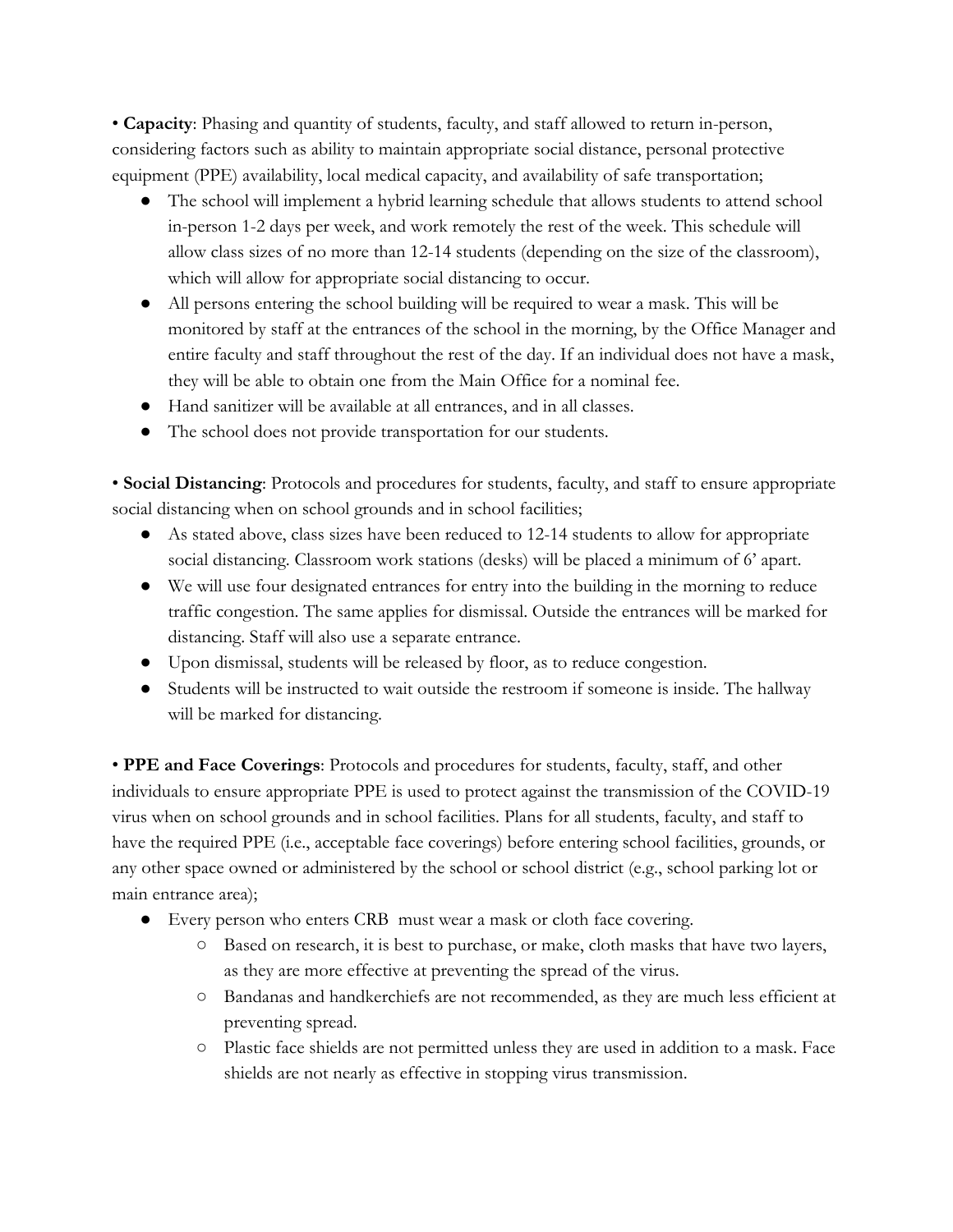- The covering must be worn so that it covers the mouth and nose entirely and minimizes gapping along the sides of the mask.
- If someone arrives at school without a mask, they may obtain a mask for a nominal fee.
- Ideally, cloth masks will be used for a single day and then put into the laundry for cleaning. Disposable masks should also be used for a single day.
	- If masks need to be reused, it is advised that you let the masks sit for a few days before reusing it. This will effectively allow any virus on the mask to die off.
- The best effort possible should be made not to touch masks with your hands (especially if they are not clean/sanitized) throughout the day.
- Masks may be removed is during the 30-minute lunch period, at which time all persons must maintain strict physical distancing of 6+ feet. Space for "mask breaks" will be provided throughout the day.
- Signage will be displayed throughout the building regarding proper respiratory protection (ie: covering your mouth with the inside of the elbow).
- If a student or staff member is medically unable to wear a mask, the individual must present a doctor's note stating why, to be delivered to the Front Office. Accommodations for remote work will be made available in these situations.

• **Operational Activity**: Determinations on how classes, shared spaces, and activities may be adapted in various phases of learning and operations (e.g., identify which, if any, students will be offered alternate approaches, such as alternative schedules or hybrids of in-person and remote learning; how additional and alternative – school and non-school – spaces can be used for, or in support of, in-person instruction; how such schedules could be administered to create overlap for students from the same household; how shared spaces, such as cafeterias, libraries, playgrounds, and gymnasiums, will be modified and used, if and how cohorts will be implemented). Policies regarding field trips, special congregate events, and visitors considering risks for COVID-19 transmission, as well as protocols and procedures for social distancing, PPE usage, and cleaning and disinfection, which may include conducting virtual events;

- Our school plans to use our Conference Room, and a select few other spaces for instructional purposes, to aid with distancing.
- We are also exploring the use of our limited outdoor space to be used, weather permitting, for instructional and/or meal purposes.
- Given the size of the gymnasium, there will be no issue for students to distance in that space. PE classes can also be conducted outdoors, weather permitting.
- At this time, there is no plan to use the cafeteria for meal purposes.
- For academic classes, students will remain with the same group of students all day. Teachers will rotate in/out of the classroom. Students will switch their cohorts at the end of each Academic Quarter.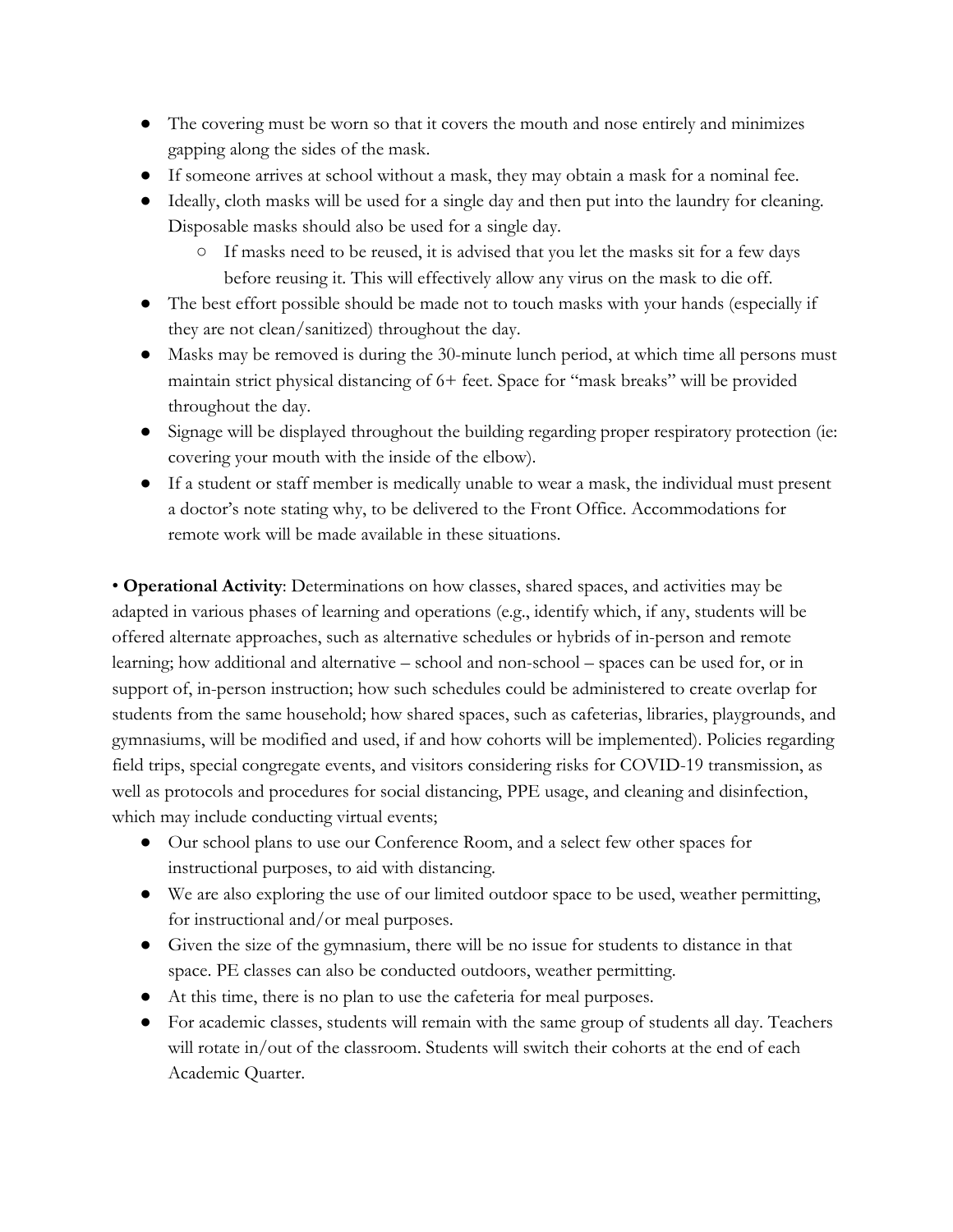● The library may be made available for a small number of students who are unable to complete virtual work at home. It is not anticipated that the amount of students should exceed 10 on any given day.

• **Restart Operations**: Plans to safely reopen facilities and grounds, such as cleaning and disinfection, and restarting building ventilation, water systems, and other key facility components, as applicable;

- Independent contractor to perform a full cleaning accompanied by a full facility disinfecting spraying in August.
- There is no ventilation system. All classroom and office windows will be opened and remain open throughout the working day. These windows will be closed by evening cleaning company nightly, approx Midnight.
- Water systems and other key facility systems are currently operational and will be operational at the time of reopening.

• **Hygiene, Cleaning, and Disinfection**: Protocols and procedures for school-wide cleaning and disinfection of classrooms, restrooms, cafeterias, libraries, playgrounds, school buses, and all other school facilities, as well as training and promotion of hand and respiratory hygiene among all individuals in school facilities and on school grounds;

- Students will be responsible for cleaning their individual working spaces several times a day. Teachers and Staff will be responsible for cleaning their individual working spaces. The Custodian will be responsible for cleaning/sanitizing other commonly used spaces such as doors, lights and switches, windows and equipment. CRB will retain use of our evening cleaning company on a daily basis. This independent company cleans and disinfects the entirety of the facility nightly.
- 8-10 Standing Hand Sanitizing Stations will be in use in high traffic areas as well as equipping teachers and staff with Sanitizing Liquid for respective classrooms/offices.
- Students, Faculty and Staff will be urged to provide their own PPE supplies, however, the facility will be equipped with a supply of materials for distribution to those that have lost or broken their items.

• **Extracurriculars**: Policies regarding extracurricular programs and which activities will be allowed, considering social distancing, PPE usage, and cleaning and disinfection, as well as risk of COVID-19 transmission (e.g., interscholastic sports, assemblies, and other gatherings). Policies should consider how to maintain cohorts, if applicable, or members of the same household. Responsible Parties should refer to DOH's "Interim Guidance for Sports and Recreation During the COVID-19 Public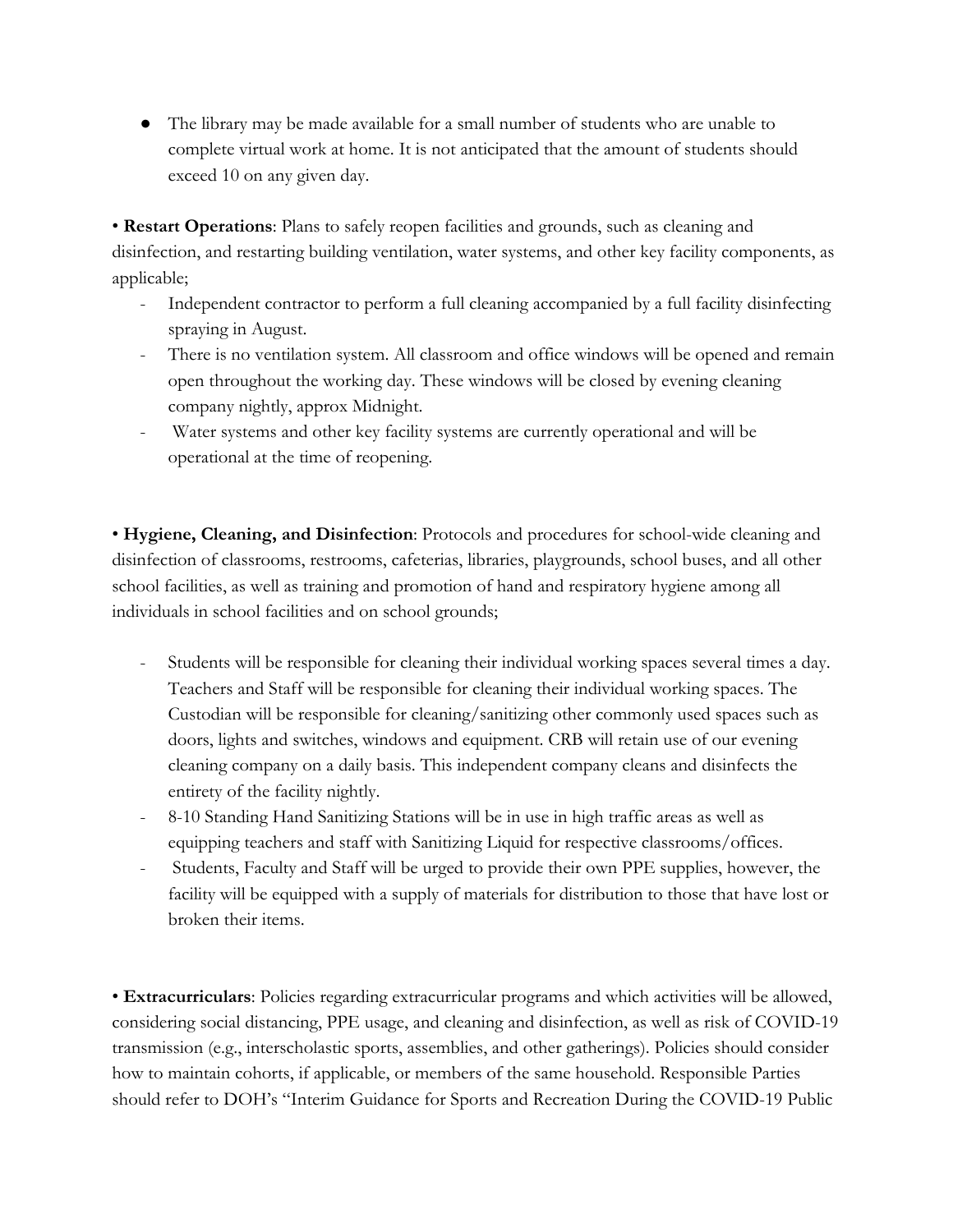Health Emergency" to assist in development of these policies; however, interscholastic sports are not permitted at the time of publication of this guidance, and additional information on athletic activities is forthcoming;

● At this time, all extracurricular activities are to be held online only.

• **Before and Aftercare**: Policies regarding before and aftercare programs, considering social distancing, PPE usage, and cleaning and disinfection requirements, as well as risk of COVID-19 transmission. Policies should consider how to maintain cohorts, if applicable, or group members of the same household;

● We do not offer before and aftercare.

• **Vulnerable Populations**: Policies regarding vulnerable populations, including students, faculty and staff who are at increased risk for severe COVID-19 illness, and individuals who may not feel comfortable returning to an in-person educational environment, to allow them to safely participate in educational activities and, where appropriate, accommodate their specific circumstances. These accommodations may include but are not limited to remote learning or telework, modified educational or work settings, or providing additional PPE to individuals with underlying health conditions. Responsible Parties must also identify and describe any modifications to social distancing or PPE that may be necessary for certain student or staff populations, including individuals who have hearing impairment or loss, students receiving language services, and young students in early education programs, ensuring that any modifications minimize COVID-19 exposure risk for students, faculty, and staff, to the greatest extent possible;

- For students and staff with documented underlying conditions, or those who are caring for vulnerable family members, remote options are available.
	- Parents can opt to have their student work entirely remotely. This will include synchronous and asynchronous instruction with classmates, as well as weekly one-on-one meetings with the instructor.
	- Faculty/staff can opt to work remotely if medically necessary.
- If a student or staff is unable to wear a mask pr attend school for other health reasons, then he/she will be assigned work remotely.

• **Transportation**: Consistent with State-issued public transit guidance, protocols and procedures, which include that individuals must wear acceptable face coverings at all times on school buses (e.g., entering, exiting, and seated), and that individuals should maintain appropriate social distancing, unless they are members of the same household. Protocols and procedures should include how school buses will be adapted to keep students and staff safe (e.g., how face coverings will be provided to students in need, how members of the same household will be seated together, how social distancing will be conducted on buses, whether bus schedules will be adapted to accommodate reduced capacity, whether any health screening will be conducted at home before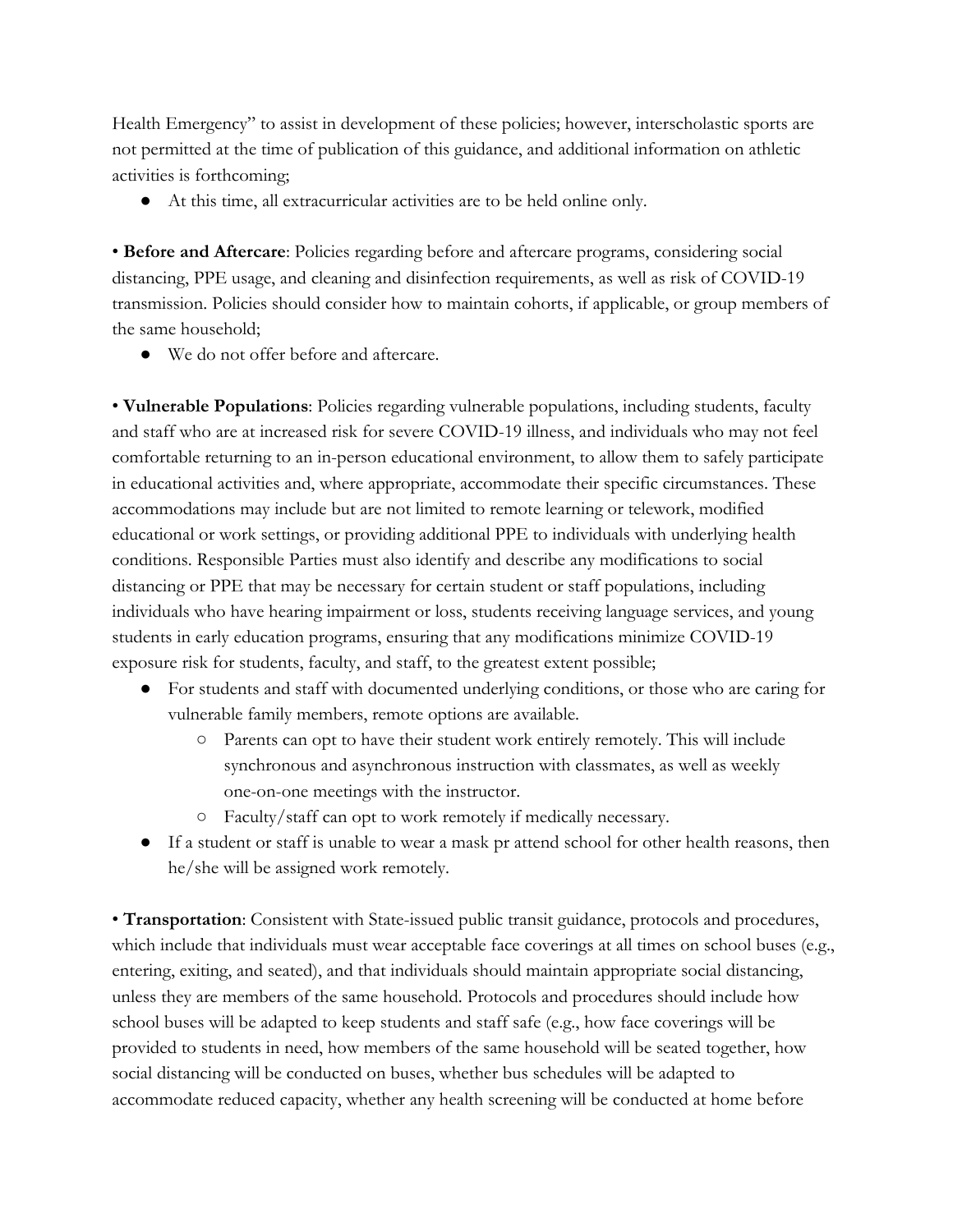students board buses, how parents/legal guardians will be encouraged to drop off or walk students to reduce density on buses);

- Our school does not provide transportation for students.
- Students will be instructed of appropriate safety precautions to be taken if they take public transportation.

• **Food Services**: Protocols and procedures for onsite and remote food services for students, considering appropriate social distancing and any modifications to service that may be necessary (e.g., providing meals in a combination of classrooms and cafeterias, staggering meal periods). Measures to protect students with food allergies if providing meals in spaces outside the cafeteria. Protocols and procedures must also include how students will perform hand hygiene before and after eating, how appropriate hand hygiene will be promoted, and how sharing of food and beverages will be discouraged. Additionally, protocols and procedures must account for cleaning and disinfection prior to the next group of students arriving for meals, if served in the same common area (e.g., cafeteria);

- Breakfast and lunch will be provided by the school.
- Prior to eating , students will be given the opportunity for a break, where hands are to be washed. Hand sanitizer may also be used.
- Bagged meals will be made available outside of the classroom, and students will be instructed to come get their lunch one at a time and return to their seat in their classrooms.
- Teachers will be sure to explain all procedures for hand hygiene and discourage sharing of food. They will also ensure fidelity of implementation of health and safety policy.

• **Mental Health, Behavioral, and Emotional Support Services and Programs**: Available resources and referrals to address mental health, behavioral, and emotional needs of students, faculty, and staff when school reopens for in-person instruction (e.g., how they will identify and support students having difficulty with transitioning back into the school setting, especially given the changed school environment). Any training for faculty and staff on how to talk with, and support, students during and after the ongoing COVID-19 public health emergency, as well as information on developing coping and resilience skills for students, faculty, and staff; and

- All students are eligible for in-person and virtual counseling services as offered by the Director of Social Work, Social Work Interns, and the College Guidance Department.
- Social workers and counselors will refer families to appropriate services (eg: housing, food, psychiatric services, etc) as-needed. Staff will share relevant resources related to COVID-19 as they emerge.
- Social workers and counselors will collaborate with administration to identify at-risk students through participation in grade level meetings, attendance teams, academic support services, and individual referrals. Social workers will also collaborate to embed social emotional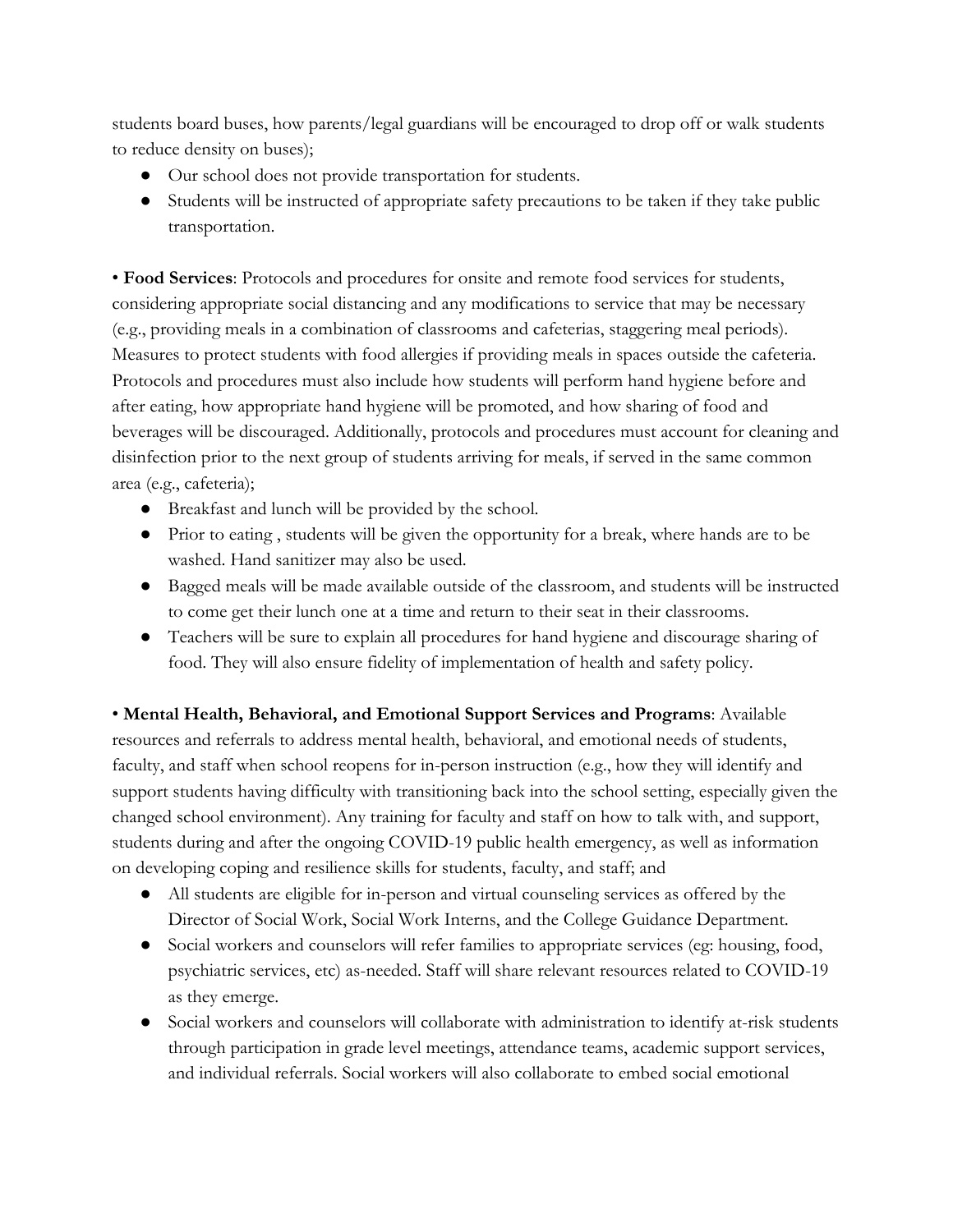learning in classroom curriculum (in person and remote) to better identify issues during school day.

● The Director of Social Work will provide on-going professional development at the start of the school year and each quarter thereafter, as well plan an advisory curriculum that focuses on issues of trauma, anxiety, grief, loss, coping, and resilience to support staff and students over the course of the school year.

• **Communication**: Communications plans for students, parents/legal guardians of students, faculty, staff and visitors that includes applicable instructions, training, signage, and a consistent means to provide individuals with information. Plans should describe how schools will communicate with students and families about preparing for the upcoming year, which should include adapting to social distancing requirements, properly wearing face coverings, and proper hand and respiratory hygiene. Consider developing webpages, text and email groups, and social media to disseminate information. Schools should develop communication plans in multiple languages, as necessary.

Monitoring includes protocols and procedures to track health conditions at schools. At a minimum, plans must incorporate the following:

• **Screening**: Protocols and procedures for mandatory health screenings, including temperature checks, of students, faculty, staff, and, where applicable, contractors, vendors, and visitors to identify any individuals who may have COVID-19 or who may have been exposed to the COVID-19 virus. Responsible Parties should consider limiting the number of visitors permitted on school grounds or in school facilities, and, if visitors are allowed, screening of such visitors;

When entering the building, students' temperature and a survey of possible symptoms will be taken by a designated administrator. If the student is registering a temperature or displaying symptoms, they will be escorted to an isolated designated area in the school. Their parents will be contacted to pick up and the student will be released to the parent or guardian outside of the school building. Staff will be required to take their individual temperature and record at school, if staff is registering a temperature or displaying symptoms they will be asked not to come to school. Staff will be trained on symptoms and will be instructed to continue to monitor students for any relevant symptoms throughout the day.

Student's temperature is taken,and a survey of symptoms is administered, upon entry of the school building by an administrator.

> - If a student has a temperature/is displaying symptoms, then the student is escorted to the auditorium where the student will be supervised by a designated staff member. The Office Manager will contact the family and arrange for the student to return home.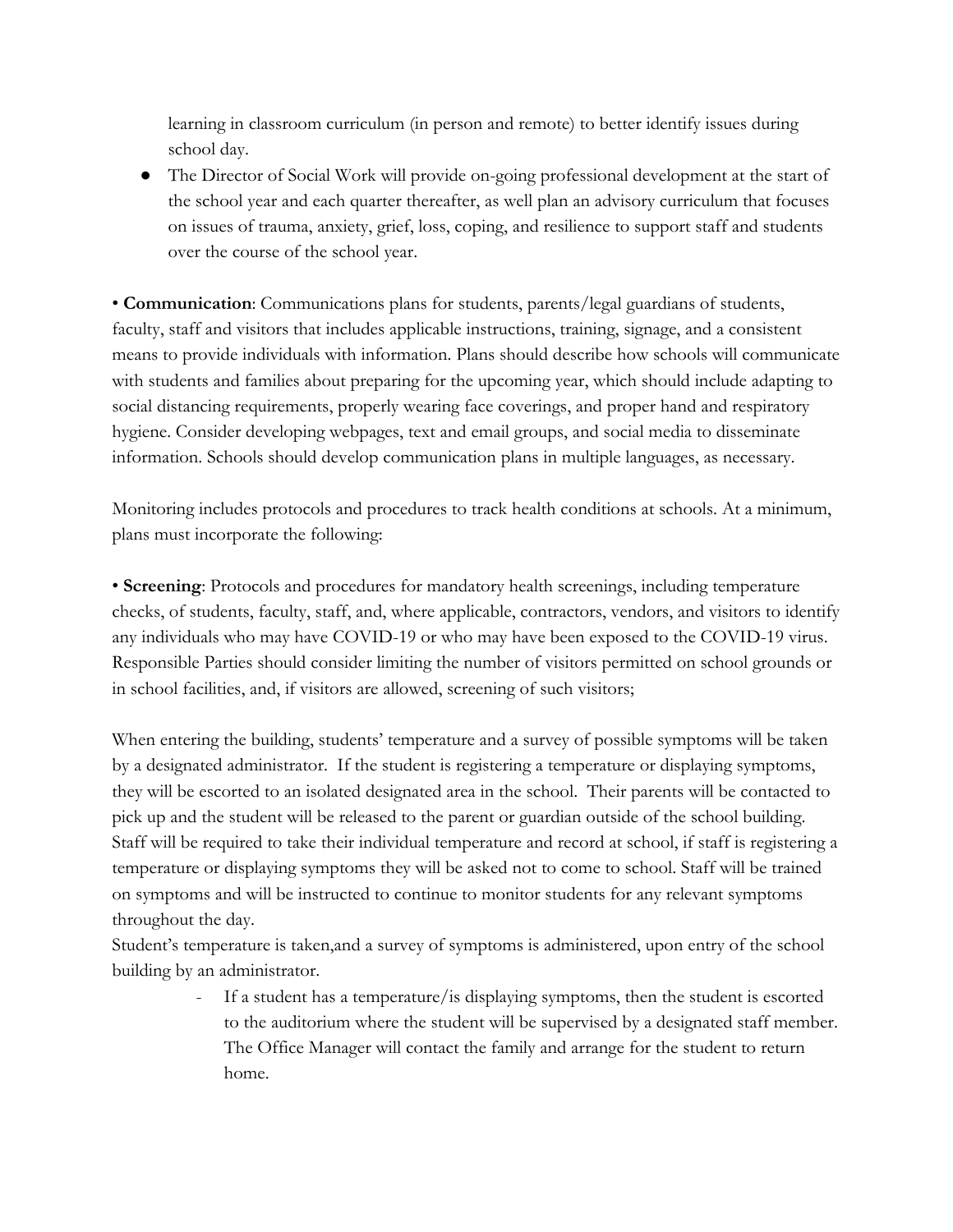School will administer a screening questionnaire to all visitors, guests, contractors and vendors before they are admitted into the building.

Temperature readings of all visitors, guests, contractors and vendors before they are admitted into the building. Temperature must be below 100 degrees F to be granted entry

• **Testing Protocols**: Process for the provision or referral of diagnostic testing for students, faculty, and staff for COVID-19, in consultation with local health department officials, when needed, which should include plans for testing of symptomatic individuals, close contacts of COVID-19 suspected or confirmed individuals, and individuals with recent international travel or travel within a state with widespread transmission of COVID-19 as designated through the New York State Travel Advisory, before allowing such individuals to return to in-person to the school;

• **Testing Responsibility**: Identification of who in the community is responsible for referring, sourcing, and administering testing (e.g., local health department testing site, physician offices, hospital system), particularly in the event that large-scale testing at the school is needed; and

● Families will be given information about where to receive a COVID-19 diagnostic test in the community. The responsibility of the test falls with the family, since tests are free and widely available in New York City.

• **Early Warning Signs**: Defined metrics that will serve as early warning signs that positive COVID-19 cases may be increasing beyond an acceptable level, as established by state and local health departments; define and deploy method(s) to monitor against such metrics. Containment includes protocols and procedures for how to respond to positive or presumed-positive cases, as well as preventative practices. At a minimum, plans must incorporate the following:

- Symptoms of coughing, sneezing, and sluggishness will require a doctor's note only, while a fever will require a negative test result.
- If an individual presents symptoms such as fever or chills,cough, shortness of breath or difficulty breathing, fatigue, muscle or body aches, headache, new loss of taste or smell, sore throat, congestion or runny nose, nausea or vomiting, diarrhea upon entry to the building, they will be asked to stay home except to get medical care separate themselves from other people and monitor their systems.

• **School Health Offices**: Protocols for safely caring for a student, faculty, or staff member if they develop symptoms of COVID-19 during the school day;

• **Isolation**: Procedures to isolate individuals who screen positive upon arrival, or symptomatic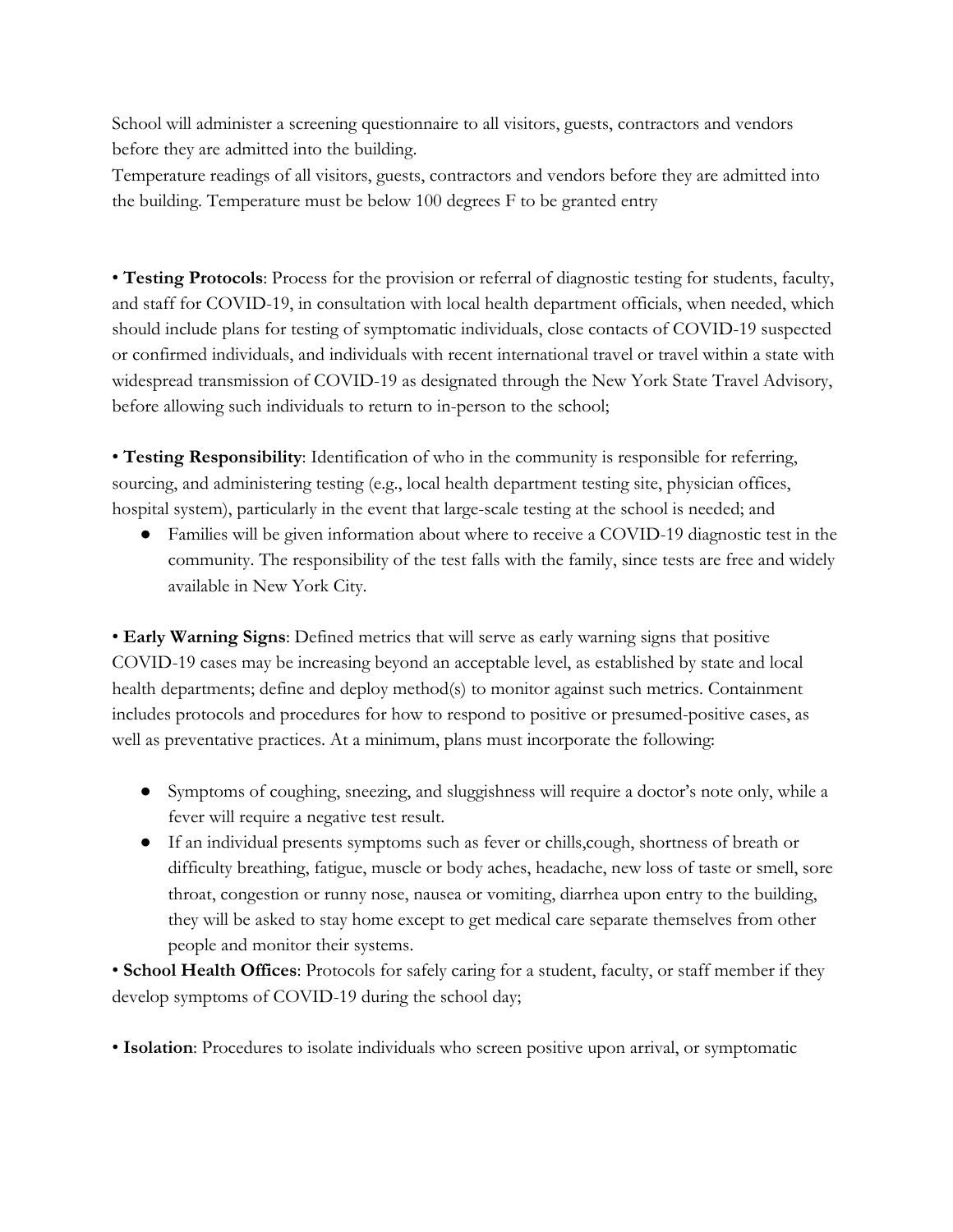individuals should they become symptomatic while at school, providing appropriate PPE for school health office staff caring for the symptomatic individual. Protocols for safe transportation, including pick-up arrangements, if applicable, for symptomatic students, faculty, and staff;

When entering the building, students' temperature and a survey of possible symptoms will be taken by a designated administrator. If the student is registering a temperature or displaying symptoms, they will be escorted to a designated isolated area in the school. Staff will be required to take their own individual temperature and record at school. If staff is registering a temperature or displaying symptoms they will be asked not to come to school. Staff will be trained on symptoms and will be instructed to continue to monitor students for any relevant symptoms throughout the day.

• **Collection**: Protocols for how parents or legal guardians should pick up their student with instructions that the student must be seen by a health care provider;

If a student has a temperature/is displaying symptoms, then the student is escorted to the auditorium. The Office Manager is directed to contact the family and arrange for the student to return home.

Parents of students displaying symptoms will be contacted to pick up and the student will be released to the parent or guardian outside of the school building. Symptomatic students and/or staff will be sent home for follow up with a healthcare provider.

• **Infected Individuals**: Requirements that persons who have tested positive complete isolation and have recovered, and will not transmit COVID-19 when returning to in-person learning. Discharge from isolation and return to school will be conducted in coordination with the local health department.

- If an individual in the school community tests positive for Covid-19, they must present documentation from a doctor in order to return to school. This documentation can either be in the form of a doctor's note or evidence of a negative test result.
	- The family must immediately call the school to notify administration of the test result.
- Negative test results will be submitted to the Nurse or Office Manager, who will manage the "Check-In List" which staff will hold at Morning Greeting each morning.
	- Students who do not submit negative test results will have their name highlighted, and will not be permitted to enter the school.

• **Exposed Individuals**: Requirements that individuals who were exposed to the COVID-19 virus complete quarantine and have not developed symptoms before returning to in-person learning.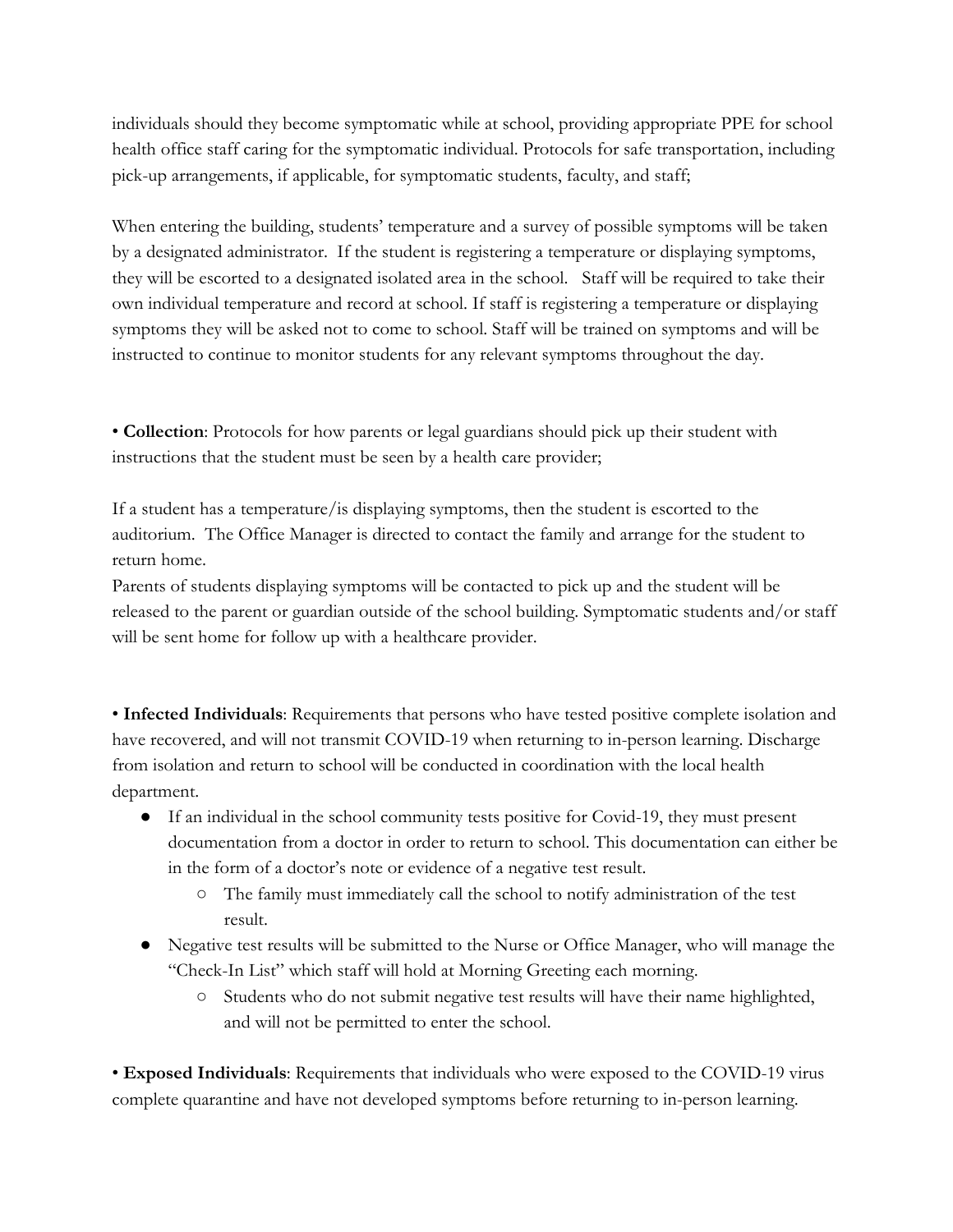Discharge from quarantine and return to school will be conducted in coordination with the local health department;

- If a student tests positive, all students present on that student's school day must present negative test results or a doctor's note. This should be sufficient because students only attend school one day per week.
- If a teacher tests positive, all of his/her students need to present a negative test result in order to return after the two-week school closure.
- If a staff member tests positive, the entire community must present negative test results because these individuals are exposed to a greater number of individuals.
- Any member required to take a test, as determined above will have to present a negative test result prior to returning to school.

• **Hygiene, Cleaning, and Disinfection**: Adherence to, and promotion of, hygiene, cleaning, and disinfection guidance set forth by DOH and CDC, including strategies for cleaning and disinfection of exposed areas and appropriate notification to occupants of such areas;

- Students will be responsible for cleaning their individual working spaces several times a day. Teachers and Staff will be responsible for cleaning their individual working spaces.
- The Custodian will be responsible for cleaning/sanitizing other commonly used spaces such as doors, lights, windows and equipment.
- CRB will retain use of our evening cleaning company on a daily basis. This independent company cleans the entirety of the facility nightly. They will also be performing a full cleaning accompanied by a full facility disinfecting spraying in August.
- Exterior and Interior Signage will be incorporated immediately.

• **Contact Tracing**: Plans to support local health departments in contact tracing efforts using the protocols, training, and tools provided through the New York State Contact Tracing Program – an initiative between the Department of Health, Bloomberg Philanthropies, Johns Hopkins Bloomberg School of Public Health, and Vital Strategies; and

- An email will be developed to direct families to use the proper contact tracing tools, a similar message will be added to the website. Messages will be offered in the three most common languages spoken among families in our community English, Spanish, Creole.
- This will be the mechanism we use to inform our constituents of proper resources for NYC Contact Tracing information. If a member of the community tests positive, families will be directed to the proper resources.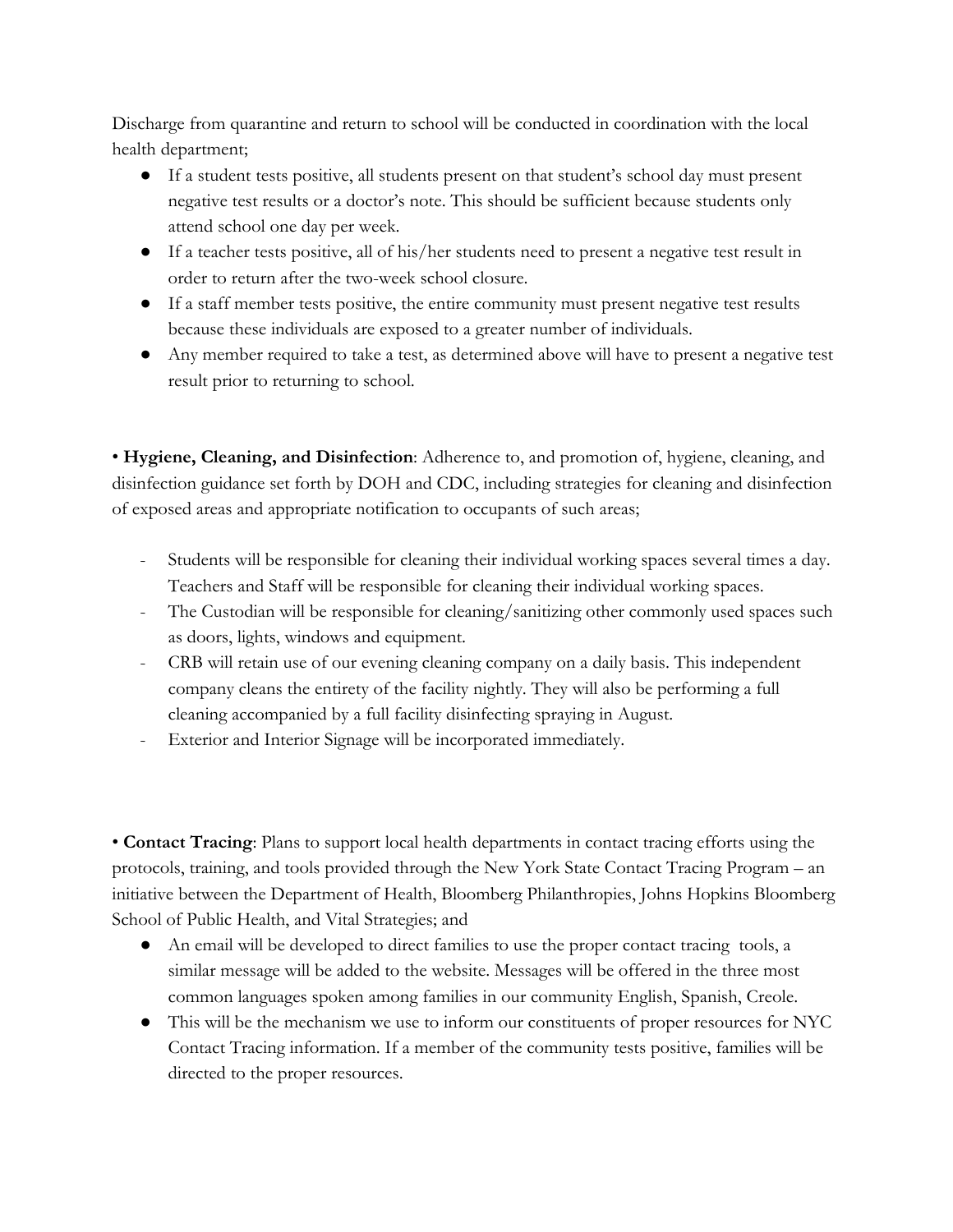• **Communication**: Plans to share protocols and safety measures taken by the school with all relevant parties including parents/legal guardians,faculty, staff, students and the local community. Closure includes contingency plans, protocols, and procedures for decreasing the scale or scope of in- person education, and/or closing the school.

- Parents must all submit a signed protocol document outlining safety protocols and precautions, as well as monitoring of symptoms, etc.
- Parents will also have the option to virtually attend "Back to School Night" where administration will go over safety protocols.
- Signs will also be posted throughout the building about proper safety precautions and monitoring of symptoms, etc.
- Faculty and staff will have mandatory training in safety protocols during staff orientation at the start of the school year.

At a minimum, plans must incorporate the following:

• **Closure triggers**: Identification of the conditions that may warrant reducing in-person education or closing the school, in consultation with state and local health departments, and plan for an orderly closure;

- If any individual in the school community tests positive for COVID-19, this will trigger a two-week closure of the school, followed by mandatory disinfection of all school spaces.
- Community transition rates will also be monitored for increases, which could trigger a closure.
- Guidance will also be taken from the NYC DOE ans NYSED if they decide to close schools due to increased community transmission, then we will close as well.

• **Operational Activity**: Determination of which operations will be decreased, or ceased and which operations will be conducted remotely;include process to conduct orderly closures which may include phasing, milestones, and involvement of key personnel; and

• **Communication**: Plan to communicate internally and externally throughout the closure process.

State-Issued Guidance and Minimum Standards Pre-K through Grade 12 schools involve a variety of activities depending on their specific educational and extracurricular programs and services, and, as such, should reference relevant "industry-specific" guidelines provided by DOH – and available on the New York Forward website – for operations of food services, office workspaces, transportation, and other activities, as applicable. Specifically, operations of cafeterias and other food services must operate in accordance with "Interim Guidance for Food Services during the COVID-19 Public Health Emergency" with additional precautions for students that are contained herein, such as social distancing between students or cohorts of students. Administrative functions must operate in accordance with, "Interim Guidance for Office-Based Work during the COVID-19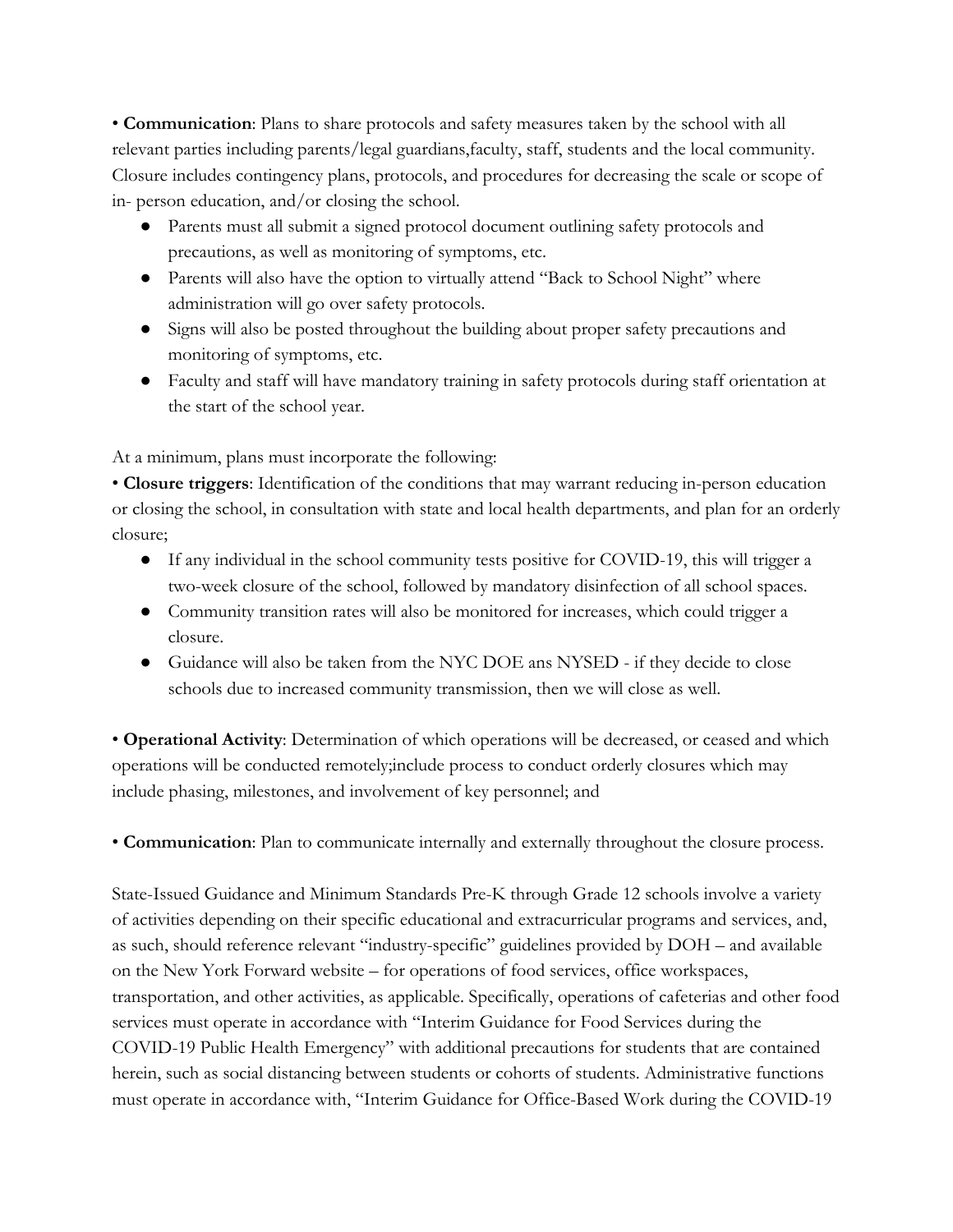Public Health Emergency." Transportation services administered by the school must operate in accordance with "Interim Guidance for Public Transportation Activities during the COVID-19 Public Health Emergency" with additional precautions that are contained herein. Interscholastic athletics are not permitted at the time of publication and must only operate in accordance with forthcoming State-issued guidance.

These guidelines are minimum requirements only and each school is free to provide additional precautions or increased restrictions. These guidelines are based on the best-known public health practices at the time of publication, and the documentation upon which these guidelines are based can and does change frequently. The Responsible Parties – as defined above – are accountable for adhering to all local, state and federal requirements relative to schools and auxiliary activities. The Responsible Parties are also accountable for staying current with any updates to these requirements, and related guidance as stated above, as well as incorporating the same into any school activities and/or school reopening plan(s).

### **Residential Requirements**

- Residence halls: Plans should include protocols for capacity limits, enhanced cleaning and disinfection, appropriate social distancing, use of acceptable face coverings in common areas, restrictions on non-essential gatherings and activities, limited access by students to other residential facilities (e.g., dormitories),restrictions of visitors, special housing considerations for students who are immunocompromised or who have an underlying health condition, separate living spaces for persons undergoing isolation or quarantine, and a modified set of rules for students to follow; *N/A The residential boarding program will not run in the academic year 2020-21.*
- Residential testing: Plan for screening all students and faculty upon return, and to ensure diagnostic testing for any students or faculty members who screen positive for potential COVID19 infection upon return, especially including any individuals with recent international or long-distance travel, or travel from designated states with widespread community transmission of COVID-19, as identified through the New York State Travel Advisory; N/A The during program will not run in the academic year 2020-21. *N/A The residential boarding program will not run in the academic year 2020-21.*
- Residential isolation and quarantine: Isolation (for individuals with suspected or confirmed case of COVID-19) or quarantine (for individuals exposed to a suspected or confirmed case of COVID19, or who have recently traveled internationally or in states with widespread COVID-19 transmission) of individuals residing on school grounds may become necessary and schools should develop plans, in consultation with the local health department, that specify where individuals will be residing (e.g., dedicated residence hall, hotel, home) and the support system that will be implemented to meet daily needs (e.g., food, medication, psychosocial, academic and/or other support) throughout the duration of their isolation or quarantine. Plans should include measures to monitor and provide medical care and other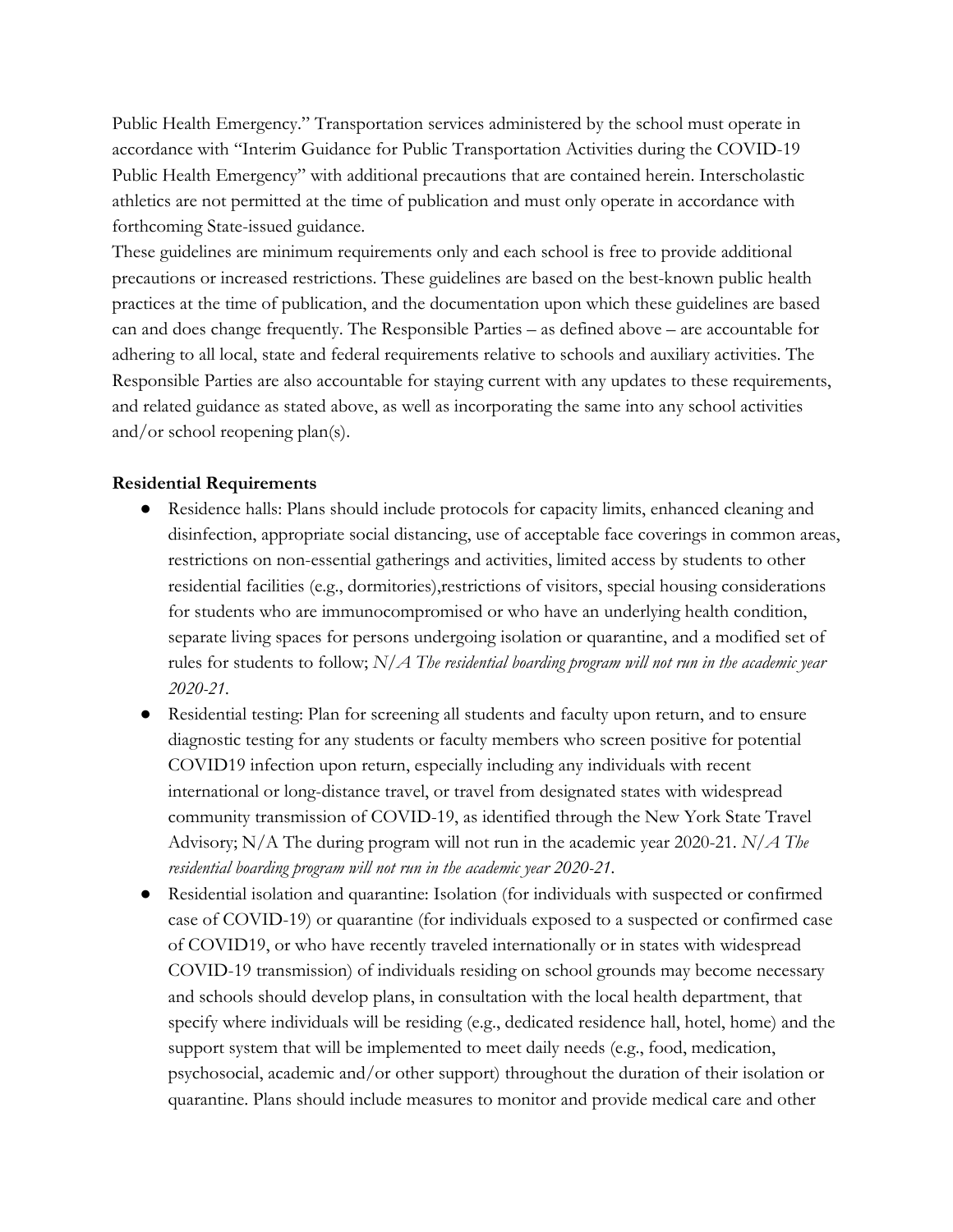health services to students who test positive and are in isolation, need more advanced medical care, or who are awaiting test results; *N/A The residential boarding program will not run in the academic year 2020-21.*

● Residence move-out: Plans need to be put in place for how students should safely depart residence halls in the event of a closure. Schools should consider policies for students who may not be able to depart campus quickly (e.g. international students). *N/A The residential boarding program will not run in the academic year 2020-21.*

#### **Facilities Requirements**

- General Health and Safety Assurances Religious and independent schools must follow all guidance related to health and safety. This will include meeting social distancing requirements and cleaning frequently touched spaces regularly to prevent spread of infection. These requirements will be addressed in more detail in other parts of the NYSED Reopening Guidance. The Facilities portion of the religious and independent schools' Reopening Plan will seek assurance that schools will meet all requirements associated with building space related changes that they may elect to make.
- Fire Code Compliance The construction, alteration, relocation, enlargement, replacement, repair, equipment, use and occupancy, location, maintenance, removal, and demolition of every building or structure, and every appurtenance connected or attached to any building or structure, must comply with the requirements of the 2020 New York State Uniform Fire Prevention and Building Code (BC), except as specified in 19 NYCRR 1221.2(d). Such activity may require building permits and review by local municipalities and/or code enforcement officials to ensure such compliance. Schools should consult their local authority that has jurisdiction for code enforcement. Changes or additions to facilities may require review by local municipalities and/or code enforcement officials to ensure such compliance. **Cristo Rey Brooklyn High School (CRB) is a Private Institution and therefore does not report to the Office of Facilities Planning as a DOE Institution. However, we are accountable to City Agencies such as NYC Bureau of Fire Prevention, OSHA, Department of Labor, Department of Buildings and the Department of Environmental Protection. CRB is also affiliated with the Catholic Diocese of Brooklyn and is a Member in good standing with NYSAIS. As we answer to these agencies we are responsible for all Inspections and Service Checks applicable to City and State Laws. All up to date Inspections and Certificates provided therein are stored and maintained in the Facilities Office on site. These plans also include full architectural floor plans.**
- Doorways Many stair and corridor doors have closers with automatic hold opens. These doors are normally held in the open position and are automatically released by the fire alarm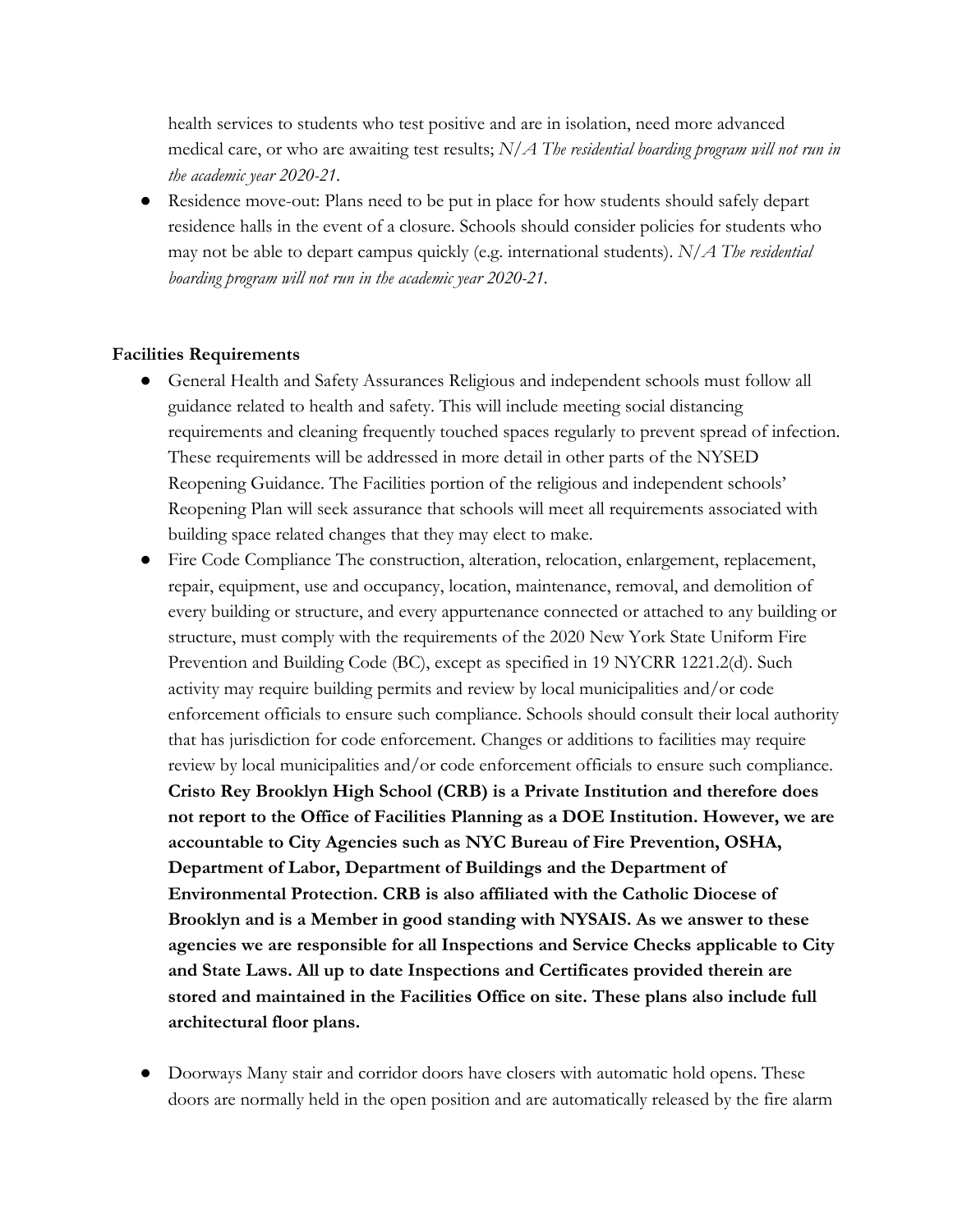system. The function, position, and operation of those doors must remain unchanged. Fortunately, they need not be touched during normal use. **Cristo Rey Brooklyn High School is equipped with a full fire alarm pull system which reports out, upon activation, to all necessary agencies (FDNY and NYPD). These Pull Stations, ten in all, are inspected on a yearly basis by an independent, fully licensed contractor. They are also tested by the Director of Operations on a yearly basis. All doorways in the building are kept open by doorstops attached to individual double door systems. All building occupants will be able to freely open or close all doors without using their hands. Classroom and Office Doors will be maintained open and if they are opened or closed, they will be sanitized by the teacher and/or staff member of that respective space.**

- Emergency Drills Religious and Independent schools shall conduct standard operations and procedures to the best of their abilities without deviating from current requirements. Fire (evacuation) Drills and Lockdown Drills are required by Education Law and regulation and the Fire Code and they must be conducted without exceptions. Fire Code Section 404 requires that schools maintain Fire Safety, Evacuation, and Lockdown Plans and these plans include how lockdown and evacuation drills are conducted. Schools should refer to the Health and Safety section of this guidance for more information regarding the requirements for Safety Drills. Assurances regarding those drills must be part of the school's Reopening Plan **The Director of Student Life will work with the Director of Operations to formulate a plan for Fire and Lockdown Drills as required by all corresponding agencies. These drills will be organized, performed and recorded as per the recommended 12 per school year with 8 performed prior to January 2021. The drills will be expanded to utilize more building exits so as to reduce/eliminate issues of overcrowding while implementing the six foot distance rule. We currently utilize three exits for our school population. This will be expanded to six exits. All Fire Safety Equipment on premises are inspected by two fully certified agencies: Lund Fire Products, Inc and Manhattan Fire and Safety Inc.**
- Required Square Footage: While recommendations on social distancing suggest that maintaining a 6 foot distance from others is optimal, the building code itself does not mandate a minimum square footage per person on which schools must base the number of students and staff in a building. Code sets standards for individual rooms and it varies on room function. If contemplating a change in class size use 20 square foot (SF) per person for a classroom, 15 SF per person for cafeterias, 50 SF Vocational, Tech and Special Ed., 150 SF for offices, 5-15 SF at gymnasiums.

#### **Child Nutrition Requirements**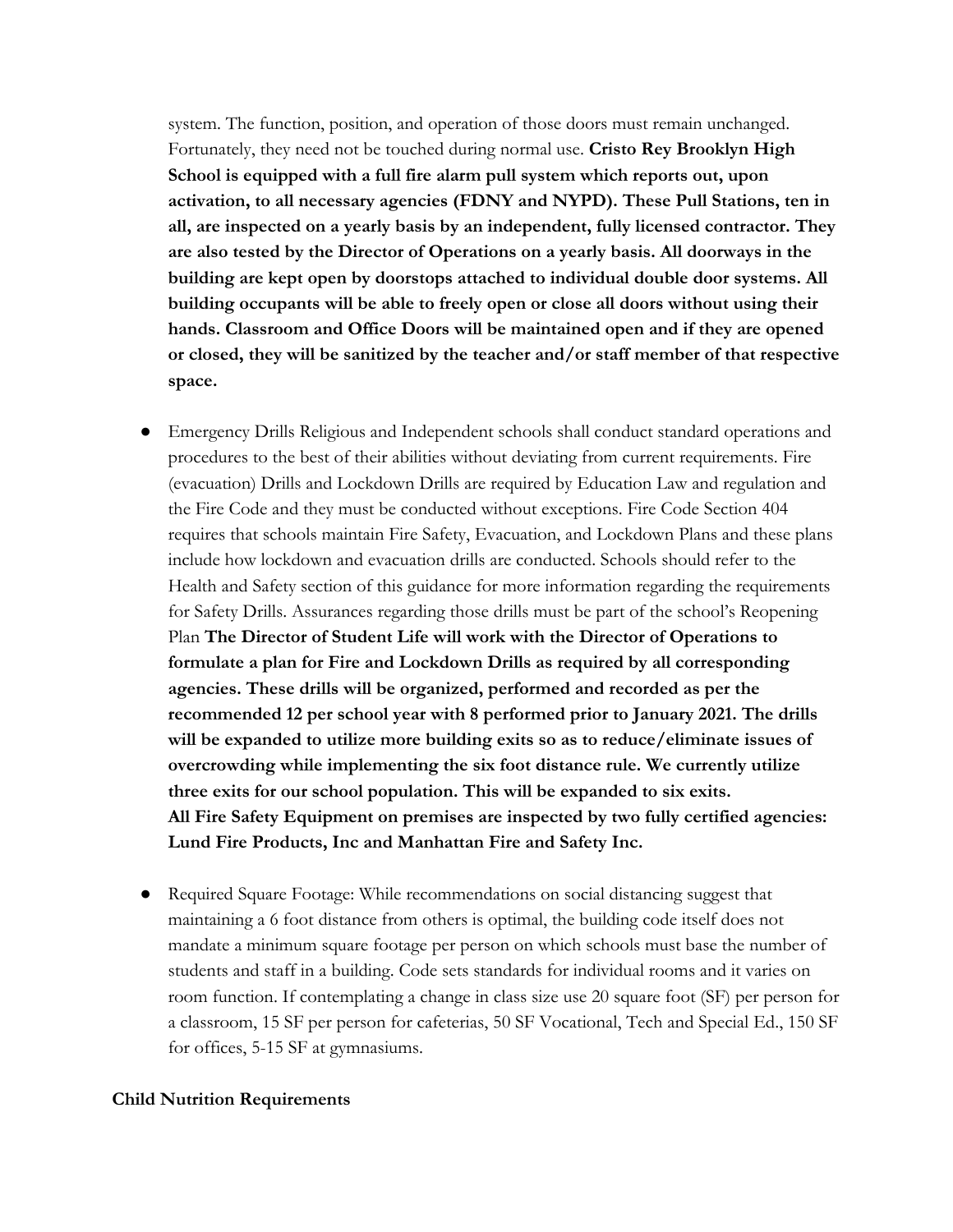A successful nutrition program is a key component to every educational environment. School meals protect the most vulnerable children against hunger. A child cannot focus on learning when they are feeling hungry. School meals boost learning, and studies show that students perform best academically when well nourished. Ensuring a child has access to healthy and appealing meals in schools is critical. As school food service operations transition from serving meals during unanticipated school closures and summer meals to serving school meals, School Food Authorities (SFAs – participants in the federal Children Nutrition Program) will need to consider national, state, and local health and safety guidelines. For SFAs, it is important that school food service directors engage in discussions regarding plans for reopening schools to ensure that students participating in all learning models have access to healthy meals. Questions may be directed to ReopeningGuidance@nysed.gov 15 SFAs will need to consider the resources and flexibilities necessary to transition food service operations to an on-site or off-site student meal delivery system or operate both at the same time. This includes utilizing state or nationwide waivers and updating school policies, standard operating procedures, and trainings to ensure compliance with Child Nutrition Program requirements.

- For all schools, the Plan must address all applicable health and safety guidelines.
- For all schools, the Plan must include that students must social distance (6 feet separation) while consuming meals in school, unless a physical barrier is provided.
- For all schools, the Plan must include measures to protect students with food allergies if providing meals in spaces outside the cafeteria. For all schools, the Plan must include protocols and procedures for how students will perform hand hygiene before and after eating, how appropriate hand hygiene will be promoted, and how sharing of food and beverages will be discouraged. For all schools, the Plan must include protocols and procedures that require cleaning and disinfection prior to the next group of students arriving for meals, if served in the same common area
- For SFA schools, the school Plan must provide all students enrolled in the SFA with access to school meals each school day. This must include: • students in attendance at school; and • students learning remotely.
- For SFAs, the Plan must ensure compliance with Child Nutrition Program requirements; and
- For SFAs, the Plan must include protocols that describe communication with families through multiple means in the languages spoken by families.

# **Requirements for Meals Consumed On-Site**

- Assess where meals will be served (classroom, cafeteria, other); **Meals will be picked up from the cafeteria and be served in the classrooms**
- Students must be 6 feet apart or be separated by a barrier while consuming meals; **Students will maintain the same 6' distance as they consume meals**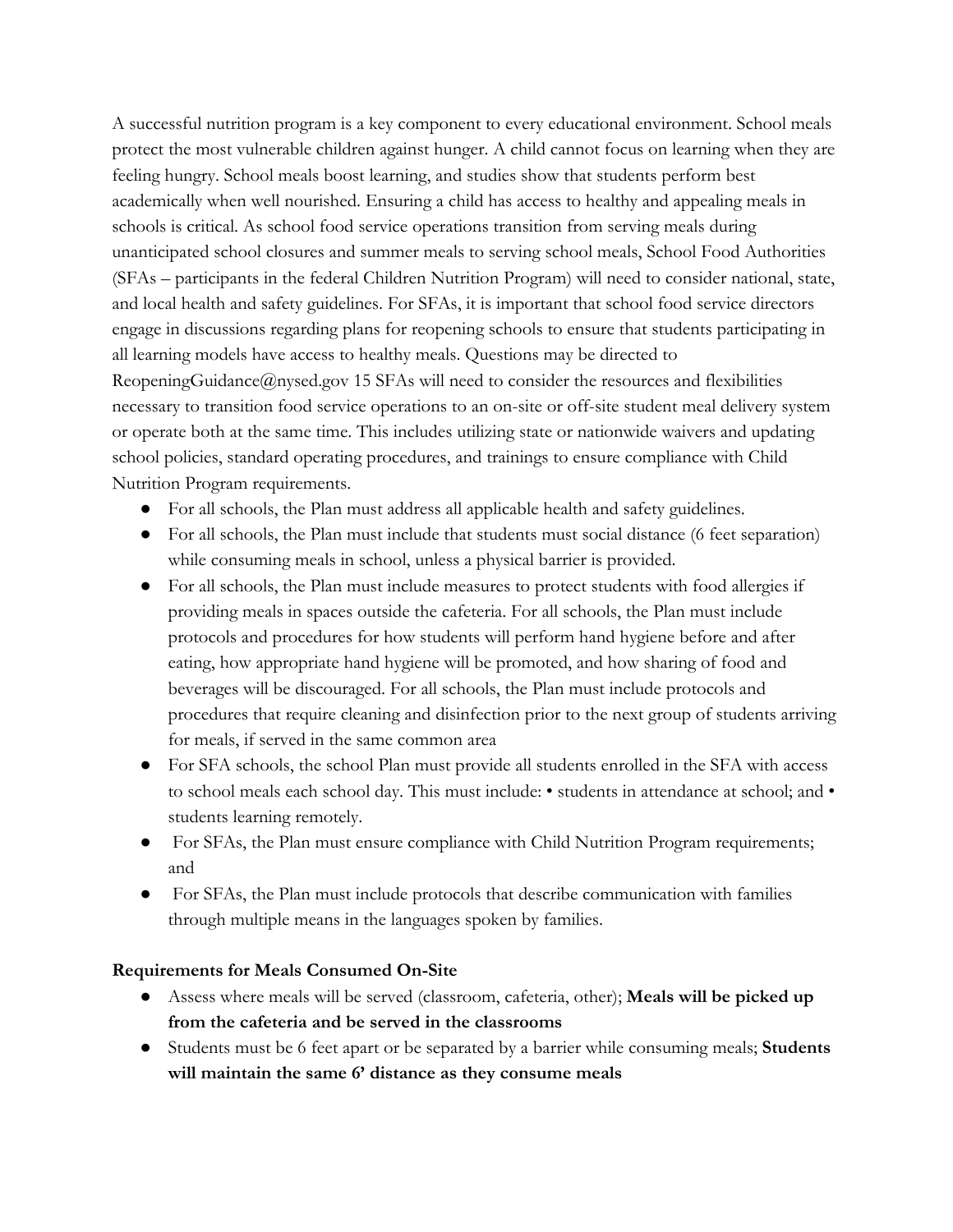- Remove or suspend the use of share tables, salad bars and other self-service refrigerators and buffets for food and condiments; **N/A**
- Discourage food sharing between students; **Signage discouraging the sharing of meals will be posted**
- Coordinate with custodians to establish sanitation procedures; Clean and disinfect tables, chairs, and other frequently touched hard surfaces between groups of students.**Should we incorporate a shared space/s for meals it would be performed on a staggered schedule giving the Custodian time to disinfect the shared space prior to the next group populating the area.**
- Consider increasing access points for providing meal service. **Students will remain in classrooms for lunch service.**
- School will provide physical distancing guides in food service areas such as:
- tape on floors;
- Signage; increase table spacing, remove tables, mark tables as closed, or provide a physical barrier between tables; ensure students are 6 feet apart when consuming meals.

# **Students will remain in classrooms for lunch service.**

Plan for one class at a time to go through the cafeteria line and return to the classroom if meals will be eaten in the classroom;

- Use pre-portioned condiments that cashiers & servers place on each tray; Place meals on a counter or tray line for quick pick up;
- Coordinate with school personnel in order to meet the feeding safety needs of students with disabilities;
- When students eat in classrooms:
	- Train teachers on food allergies, including symptoms of allergic reactions to food.
	- Train all non-food service staff on any meal service-related activities they will be responsible for.
	- Obtain or develop posters or other aids to assist non-food service staff to implement meal service.

# **NUTRITION**

*Reopening Plan Mandatory Requirements - Action Steps*

- District/School Plan must provide all students enrolled in the SFA with access to school meals each school day. This must include: **Cristo Rey Brooklyn High School is registered with NYS School Food Services and therefore incorporates the hiring practices of a third party agency to provide State regulated Breakfast, Lunch and Snack to all students daily. Director of Operations and Facility Staff work with Acquista Catering**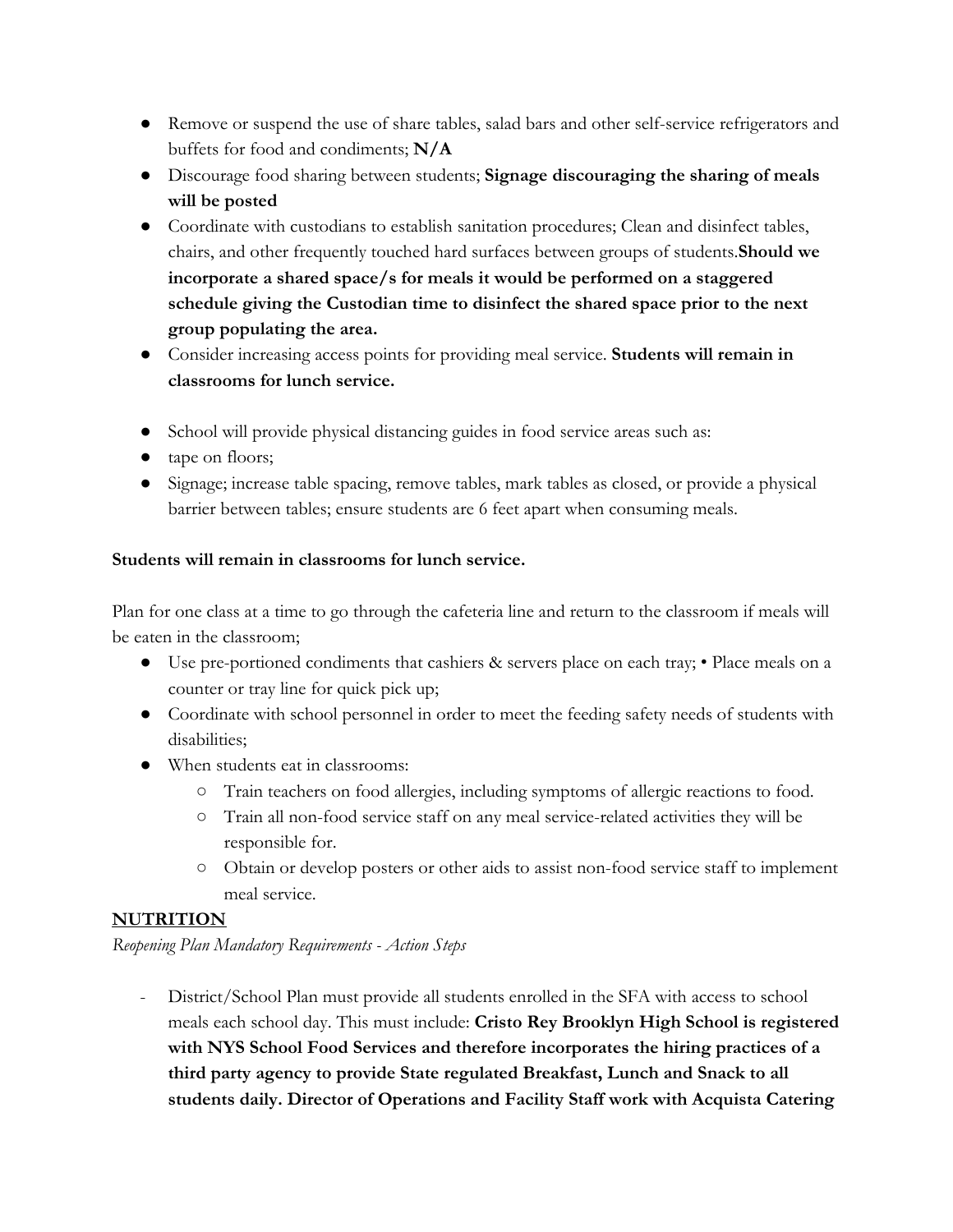**as they are contracted to provide this service. Acquista is fully licensed and they are currently receiving training so as to provide food in a safe environment.**

- Students in attendance at school; and students learning remotely. **School Food Service will provide meals to all students on site as well as provide meals to those students scheduled for off site or remote learning. These meals may be picked up at the school during the day within a respective and announced time window.**
- District/School Plan must address all applicable health and safety guidelines. **All safety guidelines and offerings are posted as per yearly State Regulations.**
- District/School Plan must include measures to protect students with food allergies if providing meals in spaces outside the cafeteria. - **All menus take into account allergies as well offer a variety to students with dietary needs.**
- District/School Plan must include protocols and procedures for how students will perform hand hygiene before and after eating, how appropriate hand hygiene will be promoted, and how sharing of food and beverages will be discouraged.- **Students will have meals delivered to respective classrooms and will eat in a contained area so as to also receive a break from wearing PPE. The delivery of these meals to the classrooms will be performed by a limited number of individuals daily (no more than 3). As sanitizing materials are present in each room students may utilize these prior to and at the conclusion of their meals.**
- District/School Plan must include protocols and procedures that require cleaning and disinfection prior to the next group of students arriving for meals, if served in the same common area. - **Should we incorporate a shared space/s for meals it would be performed on a staggered schedule giving the Custodian time to disinfect the shared space prior to the next group populating the area.**
- District/School Plan must ensure compliance with Child Nutrition Program requirements.
- District/School Plan must include protocols that describe communication with families through multiple means in the languages spoken by families. - **Cristo Rey Brooklyn High School (CRB) will be utilizing several means of communication for all COVID related correspondence. Use of the School Website with application and notification portal for Students and Parents has been previously established. CRB will also implement use of At-Home Correspondence. All items of communication will be made available in several languages. Administration will also notify families through school email.**

### **Transportation Requirements**

● N/A because our school does not provide transportation for students.

### **Scheduling Requirement**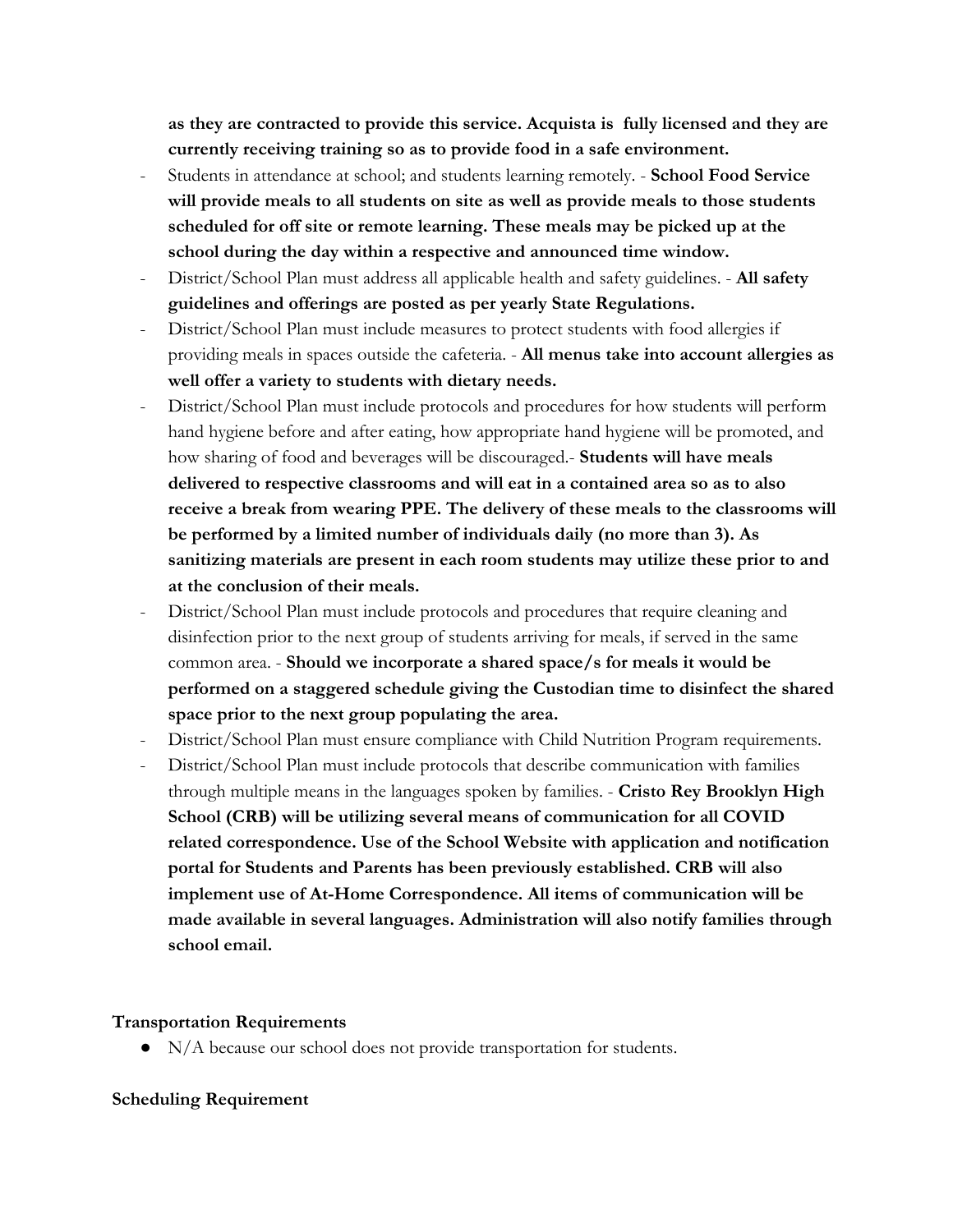● Each school and/or district Reopening Plan describes the school schedule planned for implementation at the beginning of the 2020-21 school year and to the extent practicable any contingent scheduling models it may consider if the situation warrants.

### *Proposed Hybrid Schedule*

*Will be used if in-person instruction deemed safe by school administration.Note: Half of the students in* each Work Group will be assigned to come in on "A" days, and the other half will come in on "B" days.

| <b>Work Group</b>             | A/B<br>Day       | <b>Monday</b>                            | <b>Tuesday</b>                           | <b>Wednesday</b>                         | <b>Thursday</b>            | <b>Friday</b>              |
|-------------------------------|------------------|------------------------------------------|------------------------------------------|------------------------------------------|----------------------------|----------------------------|
| Monday<br>(Juniors)           | $\boldsymbol{A}$ | <b>CWSP</b>                              | <b>In-Person</b>                         | <b>Virtual</b><br>(A <sub>synch.</sub> ) | <b>Virtual</b><br>(Synch.) | Flex Day                   |
|                               | B                | <b>CWSP</b>                              | <b>Virtual</b><br>(A <sub>synch.</sub> ) | <b>In-Person</b>                         | <b>Virtual</b><br>(Synch.) | Flex Day                   |
| Tuesday<br>(Freshmen)         | $\boldsymbol{A}$ | <b>In-Person</b>                         | <b>CWSP</b>                              | <b>Virtual</b><br>(A <sub>synch.</sub> ) | Flex Day                   | <b>Virtual</b><br>(Synch.) |
|                               | B                | <b>Virtual</b><br>(A <sub>synch.</sub> ) | <b>CWSP</b>                              | <b>In-Person</b>                         | Flex Day                   | <b>Virtual</b><br>(Synch.) |
| Wednesday<br><i>(Seniors)</i> | $\boldsymbol{A}$ | <b>In-Person</b>                         | <b>Virtual</b><br>(A <sub>synch.</sub> ) | <b>CWSP</b>                              | Flex Day                   | <b>Virtual</b><br>(Synch.) |
|                               | B                | <b>Virtual</b><br>(A <sub>synch.</sub> ) | <b>In-Person</b>                         | <b>CWSP</b>                              | Flex Day                   | <b>Virtual</b><br>(Synch.) |
| Thursday<br>(Sophomores)      | $\boldsymbol{A}$ | <b>In-Person</b>                         | <b>Virtual</b><br>(A <sub>synch.</sub> ) | <b>Virtual</b><br>(Synch.)               | CWSP                       | Flex Day                   |
|                               | B                | <b>Virtual</b><br>(A <sub>synch.</sub> ) | <b>In-Person</b>                         | <b>Virtual</b><br>(Synch.)               | <b>CWSP</b>                | Flex Day                   |
| Friday<br>(Freshmen)          | $\boldsymbol{A}$ | <b>In-Person</b>                         | <b>Virtual</b><br>(A <sub>synch.</sub> ) | <b>Virtual</b><br>(Synch.)               | Flex Day                   | CWSP                       |
|                               | B                | <b>Virtual</b><br>(A <sub>synch.</sub> ) | <b>In-Person</b>                         | <b>Virtual</b><br>(Synch.)               | Flex Day                   | <b>CWSP</b>                |

### *Additional Notes:*

- Asynch, stands for asynchronous learning which means that students are given independent online work to be done on *their own time.*
- Synch. stands for synchronous learning which means students will attend a live Zoom session for each class.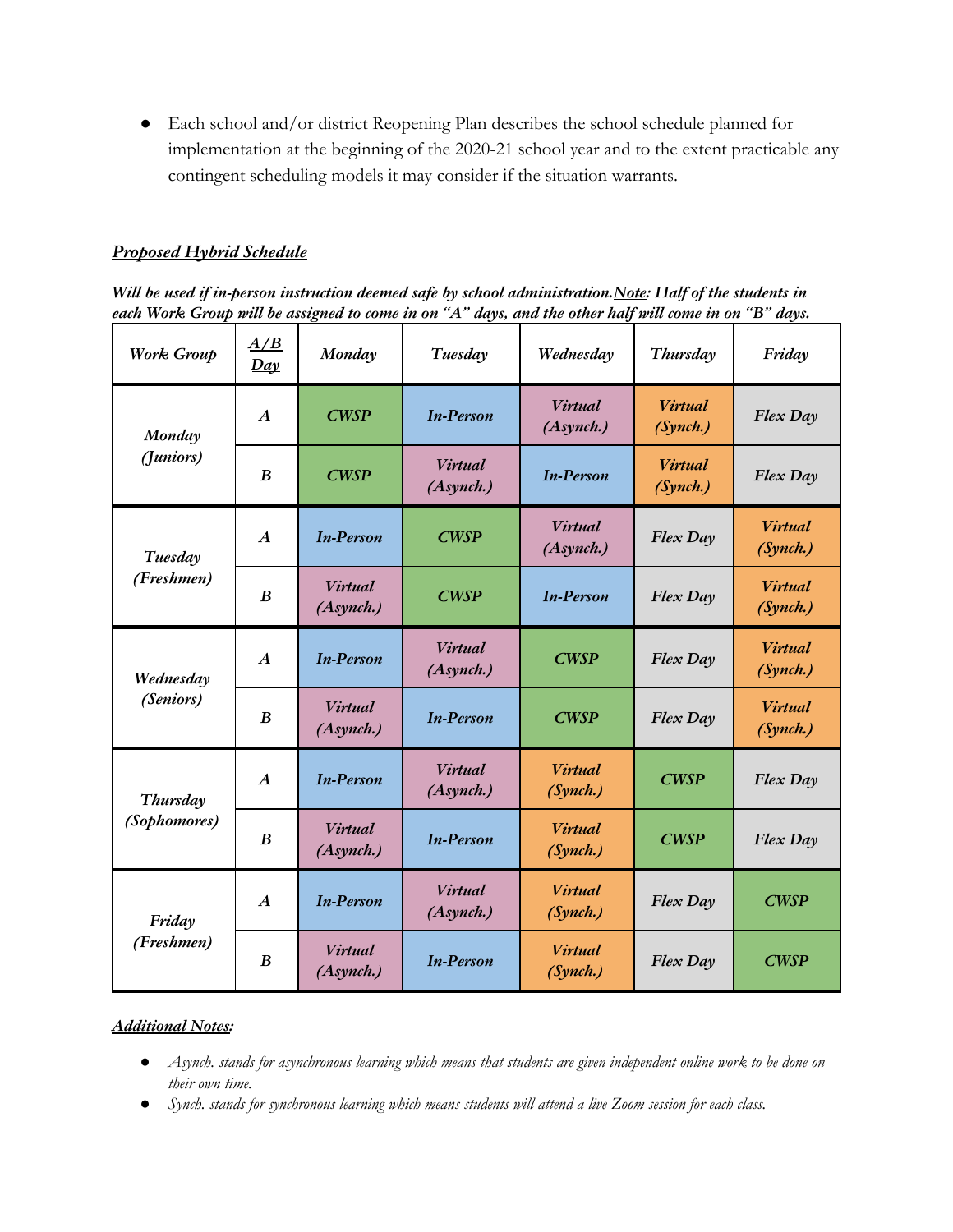- Flex Days will be used for a variety of things including office hours, one-on-one meetings with teachers, and *social-emotional learning events.*
- *● CWSP stands for our Corporate Work Study Program, which will be a mix of in-person and virtual.*

### *Proposed Full Virtual Schedule*

Will be used if NYC Public Schools are closed, or if the school deems it necessary based on transmission *rates within the school or the wider community.*

|                                 | Monday        | Tuesday      | Wednesday   | Thursday      | Friday        |
|---------------------------------|---------------|--------------|-------------|---------------|---------------|
| T Workers<br>(Frosh)            | Asynchronous  | <b>CWSP</b>  | Synchronous | $F$ le $\chi$ | Synchronous   |
| F Workers<br>$(F\mathit{rosh})$ | Asynchronous. | Synchronous  | Synchronous | $F$ le $\chi$ | <b>CWSP</b>   |
| Sophomores                      | Asynchronous  | Synchronous  | Synchronous | CWSP          | $F$ le $\chi$ |
| Juniors                         | CWSP          | Asynchronous | Synchronous | Synchronous   | $F$ le $\chi$ |
| <b>Seniors</b>                  | Asynchronous  | Synchronous  | CWSP        | $F$ le $\chi$ | Synchronous   |

### *Proposed In-Person Schedule*

| <b>Work Group</b>        | A/B<br>Day       | <b>Monday</b>    | <b>Tuesday</b>   | <b>Wednesday</b> | <b>Thursday</b>  | <b>Friday</b>    |
|--------------------------|------------------|------------------|------------------|------------------|------------------|------------------|
| Monday<br>(Juniors)      | $\boldsymbol{A}$ | CWSP             | <b>In-Person</b> | <b>In-Person</b> | <b>In-Person</b> | <b>In-Person</b> |
|                          | B                | CWSP             | <b>In-Person</b> | <b>In-Person</b> | <b>In-Person</b> | <b>In-Person</b> |
| Tuesday<br>(Freshmen)    | $\boldsymbol{A}$ | <b>In-Person</b> | CWSP             | <b>In-Person</b> | <b>In-Person</b> | <b>In-Person</b> |
|                          | B                | <b>In-Person</b> | <b>CWSP</b>      | <b>In-Person</b> | <b>In-Person</b> | <b>In-Person</b> |
| Wednesday<br>(Seniors)   | $\boldsymbol{A}$ | <b>In-Person</b> | <b>In-Person</b> | CWSP             | <b>In-Person</b> | <b>In-Person</b> |
|                          | B                | <b>In-Person</b> | <b>In-Person</b> | <b>CWSP</b>      | <b>In-Person</b> | <b>In-Person</b> |
| Thursday<br>(Sophomores) | $\boldsymbol{A}$ | <b>In-Person</b> | <b>In-Person</b> | <b>In-Person</b> | <b>CWSP</b>      | <b>In-Person</b> |
|                          | $\boldsymbol{B}$ | <b>In-Person</b> | <b>In-Person</b> | <b>In-Person</b> | CWSP             | <b>In-Person</b> |

*Note: Can only be used if social distancing requirements are lifted.*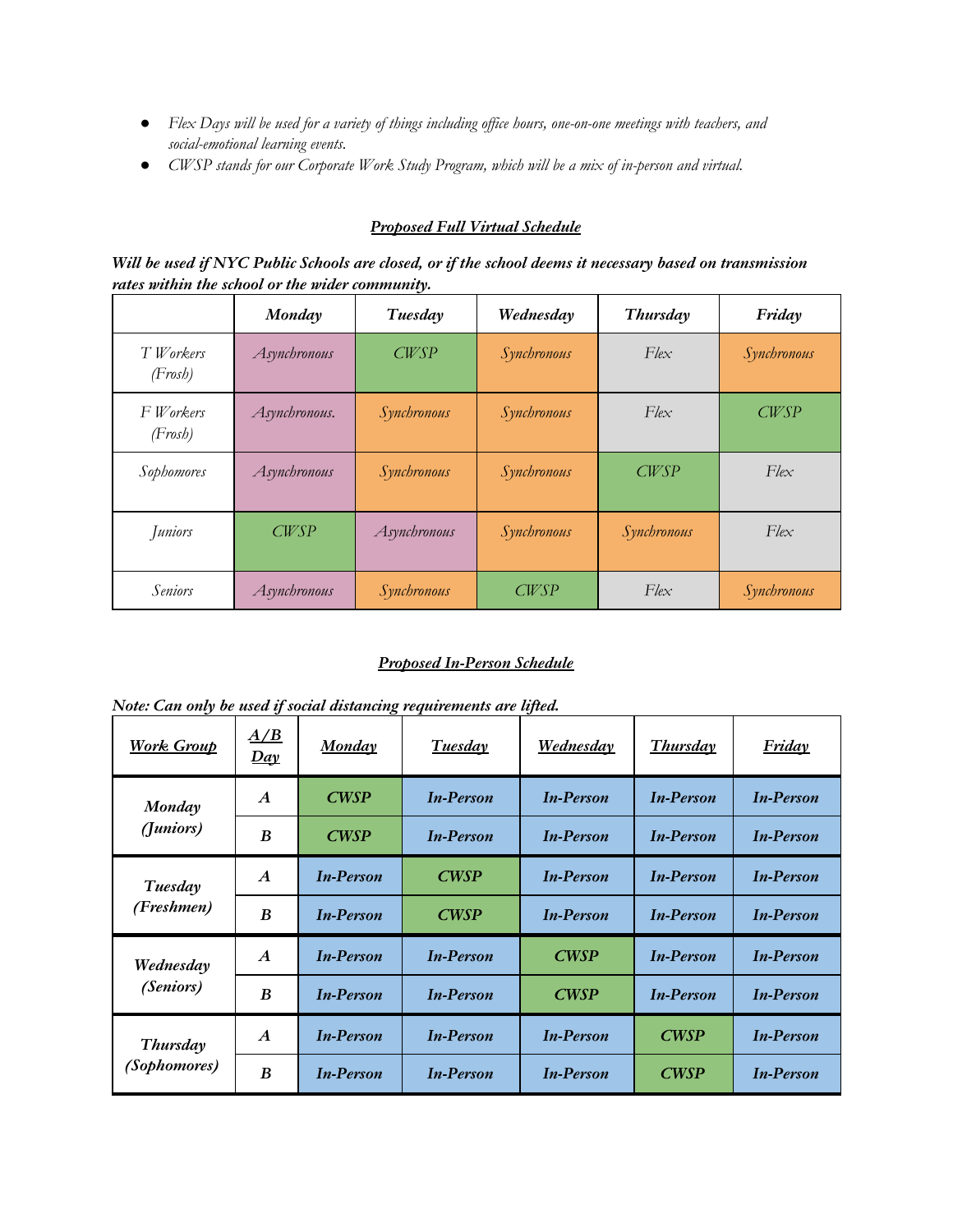| Friday<br>(Freshmen) | A | <b>In-Person</b> | <b>In-Person</b> | <b>In-Person</b> | <b>In-Person</b> | CWSP |
|----------------------|---|------------------|------------------|------------------|------------------|------|
|                      | B | <b>In-Person</b> | <b>In-Person</b> | <b>In-Person</b> | <b>In-Person</b> | CWSP |

### **Attendance Requirement**

- Schools are responsible for developing a mechanism to collect and report daily teacher/student engagement or attendance, regardless of instructional setting.
	- *○ School will take daily attendance via PowerSchool. On in person and synchronous school days, teachers will take attendance in real time and log in to PowerSchool , School Information System. On asynchronous learning days, teachers will assign work that is to be submitted the same day to track student engagement as well as log daily attendance via PowerSchool.*

# **Teaching and Learning Requirements**

- All schools must have a continuity of learning plan for the 2020-2021 school year. Such plan must prepare for in-person, remote, and hybrid models of instruction.
	- *○ School currently planning for a hybrid model (see section on "Schedule" above) allowing for in-person, synchronous remote, and asynchronous remote learning for Sept 2020-2021, which can be adjusted to be fully remote or fully in person. School is currently offering summer professional development for teachers to adapt learning plans to mirror hybrid models.*
- Equity should be at the heart of all school instructional decisions. All instruction should be developed so that whether delivered in-person, remotely, or through a hybrid model due to a local or state school closure, there are clear opportunities for instruction that are accessible to students.
	- *○ Proposed plan is equitable for all students due to one-to-one technology tools. Synchronous learning as well as one-on-one teacher support is embedded in each student's daily schedule. Further exploration of PE and virtual lab investigations still being explored by administration.*
- For voluntarily registered nonpublic high schools offering a NYS diploma, instruction must be aligned with the outcomes in the New York State Learning Standards.
	- *○ As required by law, curriculum is aligned with substantially equivalent standards.*
- Instruction aligned to the academic program must include regular and substantive interaction with a competent teacher regardless of the delivery method (e.g., in person, remote or hybrid).
	- *○ Synchronous learning as well as one-on-one teacher support is embedded in each student's daily schedule.*
- Schools must create a clear communication plan for how students and their families/caregivers can contact the school and teachers with questions about their instruction and/or technology.
	- *Families and students can communicate with teachers, administrators and support staff via email and telephone throughout the school day. Translation services available to all families. Administration will communicate to families via daily email greeting updating families with relevant*